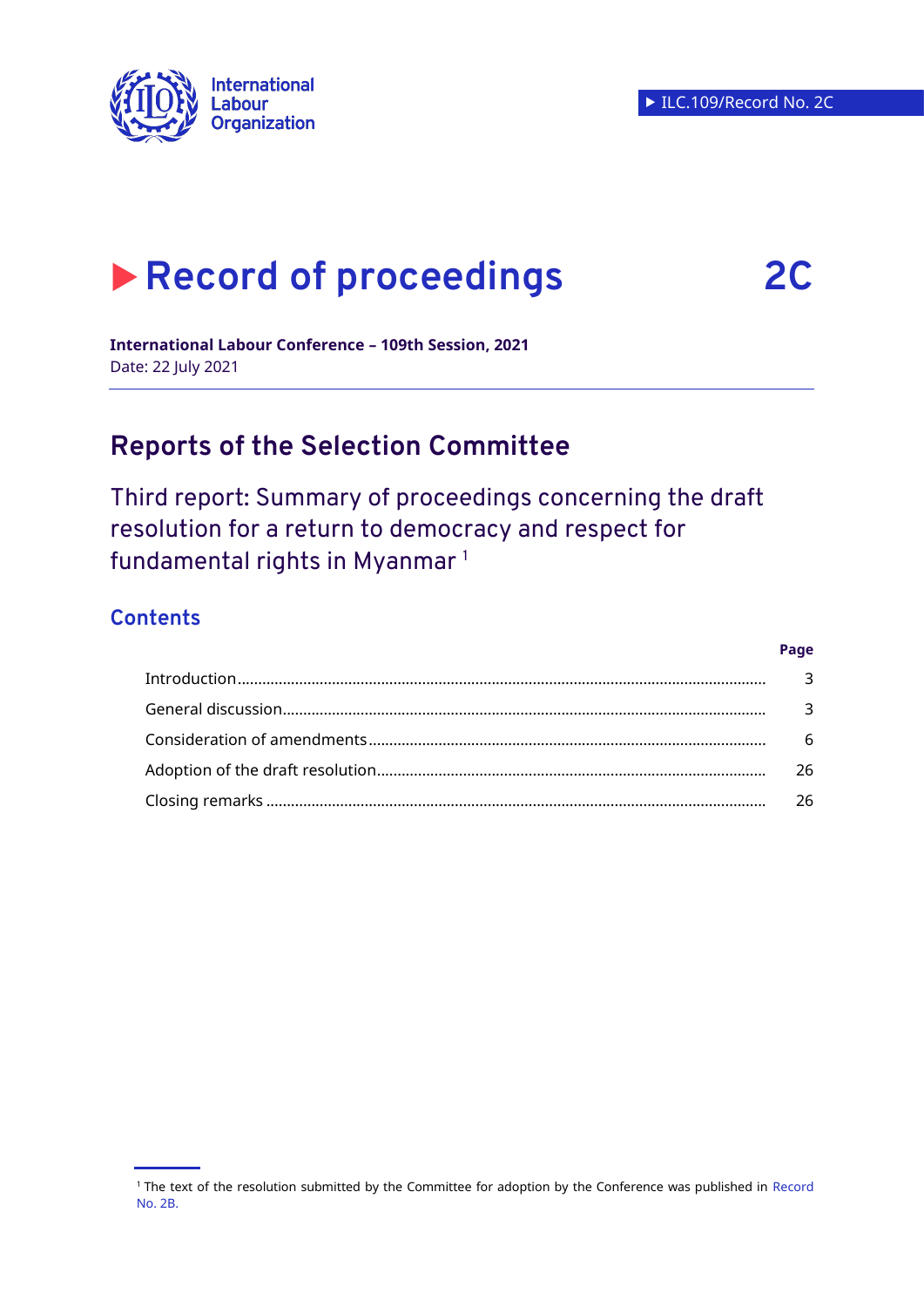# <span id="page-1-0"></span>**Introduction**

- $1<sub>1</sub>$ The Selection Committee held five sittings as of Tuesday 15 June to consider the draft resolution for a return to democracy and respect for fundamental rights in Myanmar submitted by the Chairperson of the Workers' group under article 17, paragraph 2 of the Standing Orders of the Conference. The Officers of the Conference had unanimously found that the draft resolution related to "urgent matters" and was therefore receivable. They had recommended that the resolution be transmitted to the Selection Committee for its consideration at the earliest possible opportunity and that the Committee should report back to the Conference on its consideration, with any amendments thereto by 18 June 2021. <sup>2</sup>
- $2.$ The Committee adopted the proposed delegation of authority to its Officers for the adoption of the reports concerning the draft resolution with a view to their submission to the Conference.

# <span id="page-1-1"></span>**General discussion**

- $3<sub>1</sub>$ The Chairperson opened the general discussion by highlighting that some of the text of the draft resolution was reproducing the text of the decision taken by the Governing Body at its 341st Session (March 2021) and thus reflected already agreed text. She accordingly invited the members of the Committee to refrain from proposing amendments to these parts of the draft resolution.
- $\overline{4}$ . The Worker Vice-Chairperson introduced the draft resolution and the situation that had led the Workers' group to propose it. In the four months that had passed since the military coup of 1 February 2021, violence against civilians showed no end in sight. Battlefields had been created in cities across the country as the military and security forces repressed the peaceful protest and strike actions in workplaces. The country continued to be in a state of military occupation. Workers and trade unionists had left their homes, due to the fear of crossing checkpoints and having their names appear on arrest warrants. She recalled the figures given by the recent statement by the United Nations (UN) Special Rapporteur on the situation of human rights in Myanmar which reported that over 100,000 people had been displaced in a single region. The Workers' group was extremely concerned at the severity of the situation in Myanmar, where the military had targeted or failed to protect the civilian population. Violations of fundamental rights included arrests, intimidation, threats of violence against people of various occupation. Schools, universities and hospitals had being occupied. Civilians were judged by military courts and did not have access to their families, doctors or lawyers. Some detainees who had been abducted suffered serious injuries but had been denied access to medical care. According to human rights organizations, more than 5,500 people were currently being detained in extremely poor conditions, sometimes for indefinite periods. Detainees were reportedly dying in detention, due to physical or sexual violence. The current situation was one of a civilian population being terrorized by security forces, with no respect for the rule of law.
- 5. The recent Report of the Director-General to the Governing Body on the situation in Myanmar, requested by the Governing Body at its 341st Session (March 2021),  $3$ confirmed all these concerns and presented a situation that had further deteriorated

<sup>&</sup>lt;sup>2</sup> The draft resolution submitted by the Workers' group was published in documen[t ILC.109/D.4.](https://www.ilo.org/wcmsp5/groups/public/---ed_norm/---relconf/documents/meetingdocument/wcms_801353.pdf)

<sup>3</sup> [GB.342/INS/5.](https://www.ilo.org/wcmsp5/groups/public/---ed_norm/---relconf/documents/meetingdocument/wcms_798678.pdf)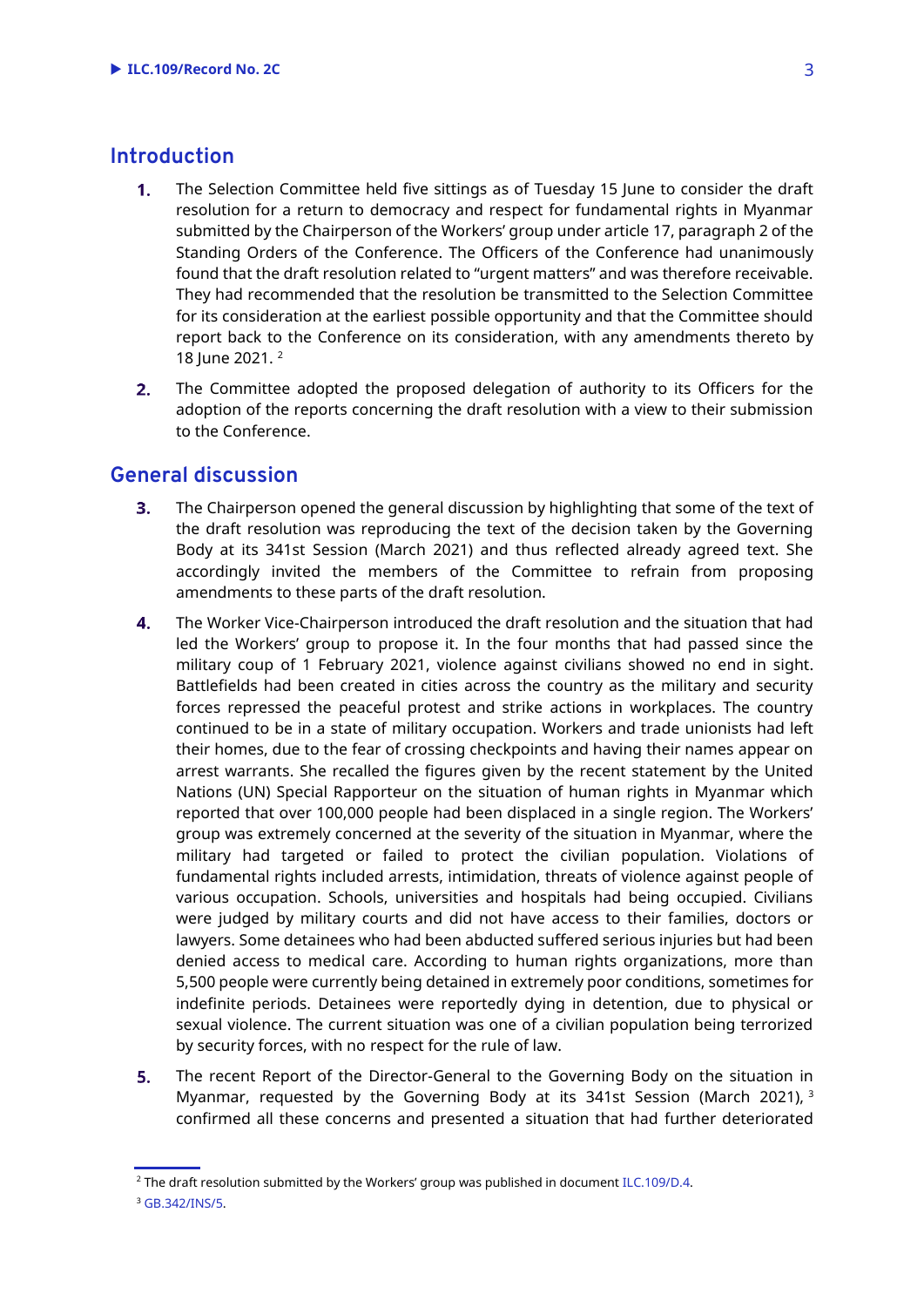since March 2021. The ILO had heard, for many years, evidence of forced labour in Myanmar. Whatever progress had been made over the last few years was now being reversed with widespread reports of the army rounding up villagers as forced labourers and human shields, and destroying homes, farms, and other property. The use of forced labour by the military in areas of ongoing conflict, and against ethnic minorities, was deeply concerning, particularly as conflict increased across the country.

- 6. The draft resolution recalled that freedom of peaceful assembly and freedom of opinion and expression were essential for the exercise of freedom of association, and that all Member States had an obligation to apply fully in law and in practice the Conventions that they had voluntarily ratified. It also recalled the long-standing commitment of the Organization to the respect of fundamental rights and democracy in Myanmar and expressed profound concern regarding the removal of the civilian Government by the military and the persistent violations of fundamental rights in this country. Finally, the draft resolution would recommend to the constituents of the ILO that they take all possible measures and actions to press for the return to democracy in Myanmar.
- $7.$ The Worker Vice-Chairperson expressed full support for workers, unions and the general population engaged in peaceful protests. She also hoped that the organs of the UN that have a mandate to protect and promote respect for human rights, including the ILO, would take this opportunity to use the tools available to support the people of Myanmar in their quest for peace and democracy, and the restoration of the rule of law.
- 8. The Employer Vice-Chairperson thanked the Workers' group for submitting this draft resolution and shared the grave concerns over the events in Myanmar. It would be appropriate for the Conference to work towards adopting a resolution, preferably during the first part of the present session. With the death of hundreds of people, attacks on civil protests, attacks on trade unionists, unwarranted incarceration and house arrest, and burning down of factories, stores and workplaces, it was appropriate that governments, workers and employers send a common and strong signal that the acts and the omissions of the military government since February were unacceptable. Therefore, the Employers' group accepted that the purpose of a resolution would be to send a joint signal of grave concern and demand that Myanmar take action.
- 9. The Government member of Germany, speaking on behalf of the European Union (EU) and its Member States, <sup>4</sup> welcomed the discussion on the draft resolution. It was both timely and critical for tripartite stakeholders to show their joint commitment to the protection of human rights, including labour rights. The EU and its Member States condemned in the strongest terms the military coup of 1 February and the ensuing deadly violence against peaceful demonstrators and acts against freedom of association. She reiterated the call for an immediate end to all acts of violence, exercise of utmost restraint and respect for international law and human rights, including labour rights, as well as for the immediate and unconditional release of all those arbitrarily detained in connection with the coup, including President U Win Myint and State Counsellor Daw Aung San Suu Kyi. Free and unhindered humanitarian access should be ensured. The EU and its Member States were deeply concerned by the persistent use of forced labour, including by the military in areas of ongoing conflict and against ethnic minorities, and

<sup>4</sup> Unless otherwise specified, all statements made by Government members on behalf of regional groups or intergovernmental organizations are reported as having been made on behalf of all Governments members of the group or organization in question who are Members of the ILO and are attending the Conference.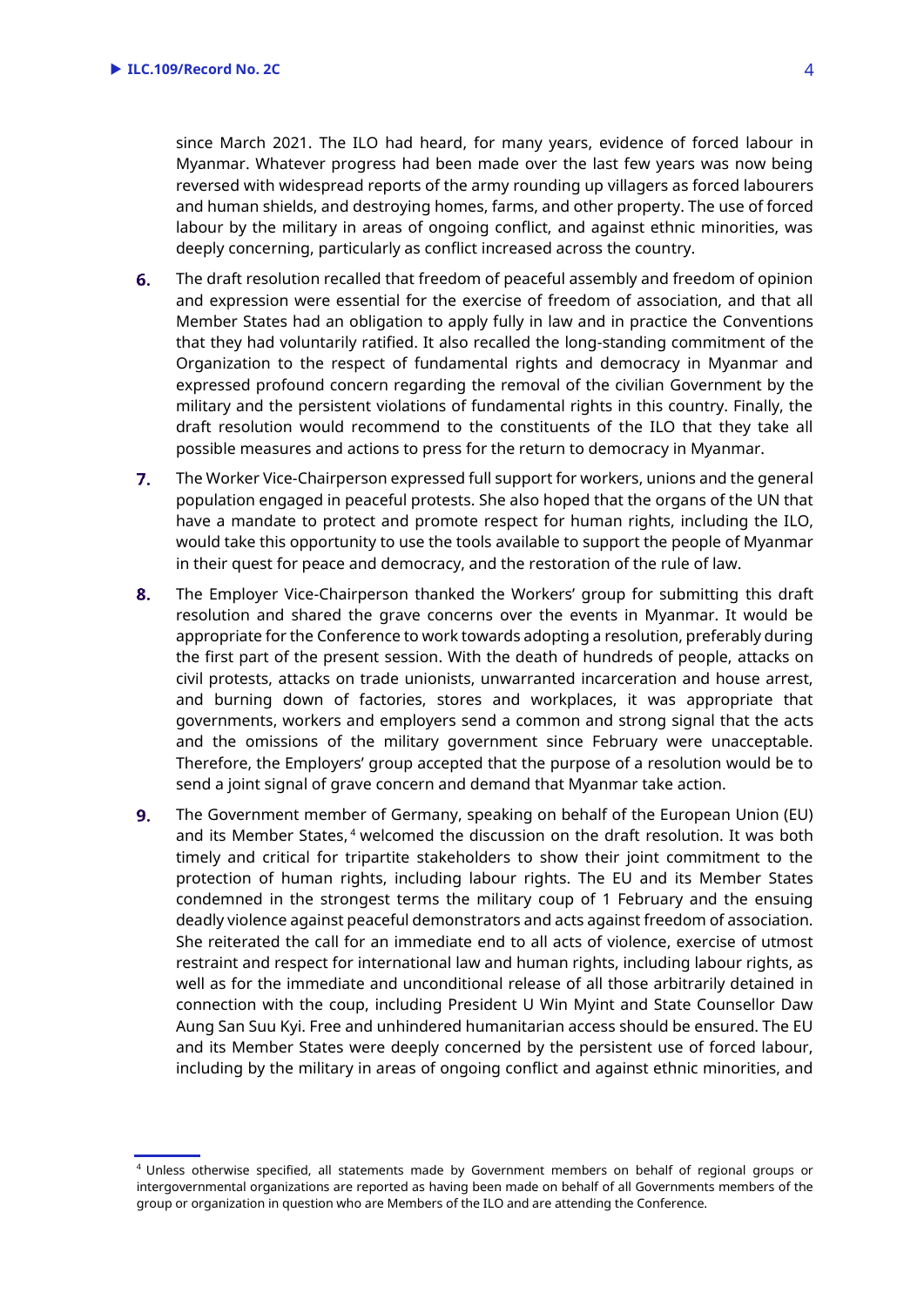supported the indispensable role played by the ILO towards international labour standards.

- 10. The Government member of Japan recalled a previous statement at the 341st Session of the Governing Body, and expressed deep concern regarding the situation in Myanmar. Japan strongly urged the Myanmar military to immediately stop violence against civilians, to release the people detained, including State Counsellor Daw Aung San Suu Kyi and to swiftly restore Myanmar's democratic political system. The ILO would fulfil its mandate by requesting that workers and employers be allowed to undertake their functions without threat of intimidation or harm, and to exercise their freedom of association in a climate free from violence, arbitrary arrest and detention. Japan supported the adoption of a resolution by the Conference on this subject.
- 11. The Government member of Canada shared the concerns expressed by the Workers' group. Her Government unequivocally condemned the seizure of power that had resulted in more than 800 deaths and 4,000 arrests and called for the release of those arbitrarily detained. The Myanmar military should engage in meaningful dialogue, including thought the UN and Association of Southeast Asian Nations (ASEAN) mediation efforts. The escalating use of force against workers, trade unionists and employers seeking to exercise their freedom of association was appalling. She underscored the urgency of the situation and strongly supported the spirit of the draft resolution.
- 12. The Government member of the United States of America supported the adoption of a Conference resolution in view of the worker and human rights abuses by the military, particularly since the February coup. The resolution should strongly condemn and call for an end to the worker and human rights abuses by the military, show support for those asserting their rights through peaceful demonstrations, and call for a restoration of democracy. The Conference should issue a strong, unified statement in support of respect for workers' rights in the face of this serious and urgent situation.
- **13.** The Employer spokesperson welcomed the constructive, engaged and open discussion, which provided a solid foundation for working towards a resolution that could receive serious consideration by the Conference. This was in line with the gravity of the situation, the gravity with which the international community, including within the ASEAN and the UN, was dealing with the situation but also the swiftness with which the ILO had to proceed.
- 14. The Worker Vice-Chairperson thanked the speakers for supporting the urgency of the matter and for agreeing to achieve a strong and meaningful message. The ILO had a long-standing commitment and history in relation to labour matters in Myanmar, and all previous progress was being reversed. The messages from the Director-General and the Governing Body had not been taken into account by Myanmar, so it was important that the Conference gave its full weight and sent a strong message to the international community and to Myanmar.
- **15.** The Government member of China noted the resolution submitted by the Workers' group and said that peace and stability were the prerequisites for a country to develop. He expressed hope that all parties in Myanmar could remain calm, show restraint and that they put the general population's interest at the core. He expected that all conflicts and disputes should be settled through dialogue within the confines of the Constitution and national laws. He stated that it was urgent to prevent further violence so that tensions could be lessened and conveyed China's hope that all parties could refrain from undue intervention. He highlighted that Myanmar had made positive efforts in reducing forced labour, had ratified the Freedom of Association and Protection of the Right to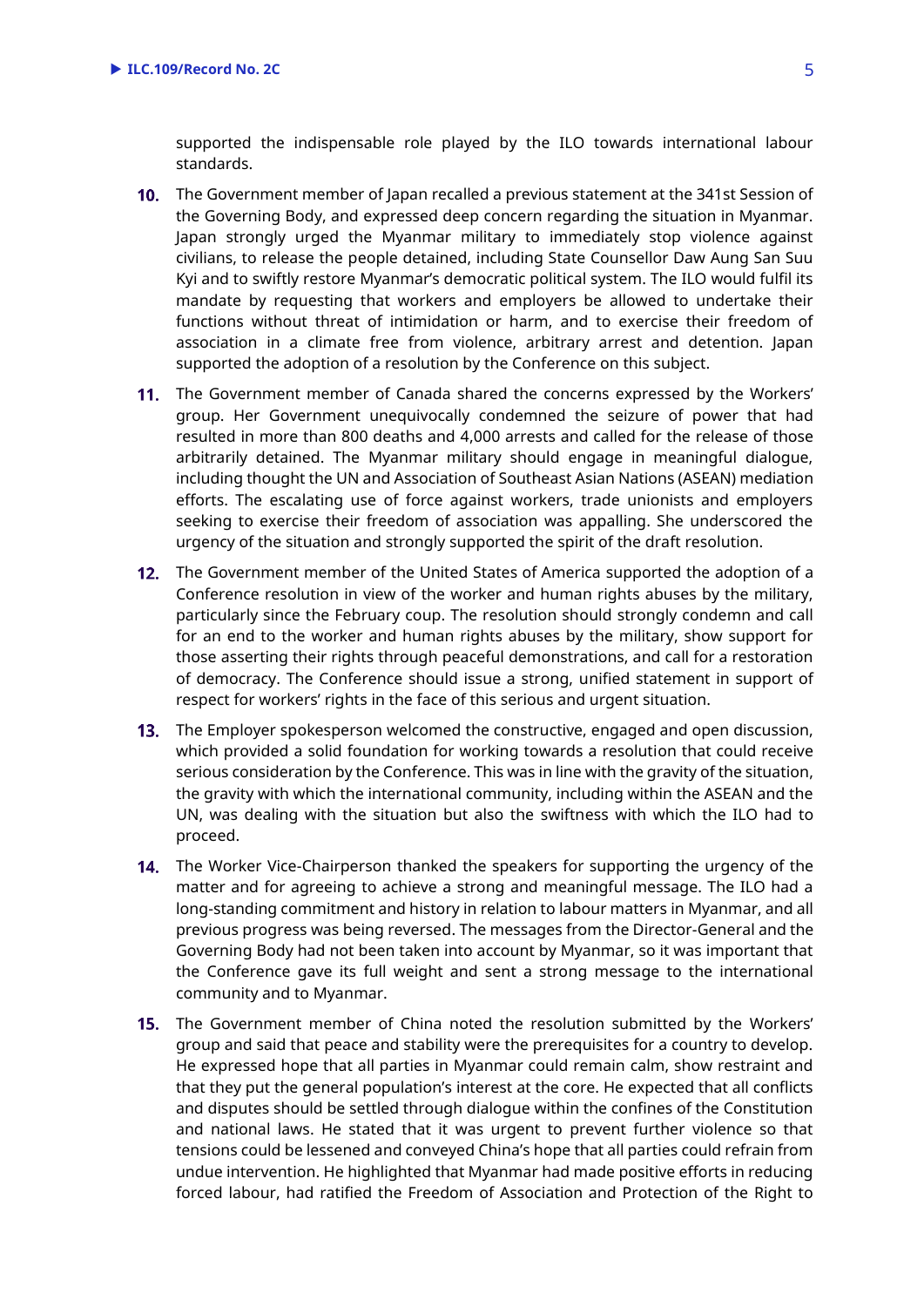Organise Convention, 1948 (No. 87) and demonstrated willingness to comply with its requirements. ILO tripartite mechanisms could continue to assist Myanmar with the realization of decent work and the fulfilment of its commitments in the interest of the effective protection of workers' and employers' rights.

- **16.** The Government member of the Russian Federation indicated that the Russian Federation was closely following the developments in Myanmar and expressed concern about the upsurge in violence, which had resulted in a significant number of victims. She stressed that it was inadmissible to use disproportionate force against demonstrators or to restrict the right of citizens to peaceful protest, provided that they respected laws and public order. At the same time, the radicalization of the anti-government movement, which had taken place against a background of overall decrease in protest activity and a gradual stabilization of the situation in the country's major cities, was a cause for serious concern. The prospects for national reconciliation had been seriously compromised by the unilateral steps taken by opposition leaders outside the constitutional and legal framework.
- 17. Under these circumstances, it was important that all Myanmar parties exercised maximum restraint. The international community had to assist with overcoming the internal political crisis as quickly as possible while observing the principles of noninterference in the internal affairs of a sovereign State, neutrality and rejection of sanctions. The draft resolution for a return of democracy and respect for fundamental rights in Myanmar did not contribute to the settlement and normalization of the situation in the country. The document painted a one-sided and distorted picture of the situation, was highly politicized, intruded into the country's internal affairs and, most importantly, exceeded the mandate of the ILO to focus on social and labour issues.
- **18.** She called on the authors to either withdraw the document or to adjust it substantially to the ILO's agenda and the realities of the situation in Myanmar. The authorities in Nay Pyi Taw had made sustained efforts to fulfil their obligations arising from the mechanisms agreed with the ILO to improve the country's social and labour relations system. Progress was seen in the elimination of child and forced labour and the strengthening of social dialogue. The ongoing labour law reform in Myanmar was noteworthy, as was the ratification in June 2020 of the Minimum Age Convention, 1973 (No. 138). Finally, she made a call to all ILO structures and Members of the Organization to adhere to the principles of neutrality and objectivity and not to introduce elements that went beyond Convention mechanisms and domestic labour and socio-economic legislation, politicizing the decisions made and jeopardizing the credibility and reputation of the ILO.

# <span id="page-4-0"></span>**Consideration of amendments**

# **Title**

- **19.** The Committee had before it an amendment submitted by the Employer members to replace the word "for" with "in support of".
- 20. The Worker Vice-Chairperson did not support the amendment. She proposed a subamendment to replace "in support of" with "calling for" stating that the resolution was a call for a return to democracy and respect for fundamental rights in Myanmar.
- 21. The Employer spokesperson did not support the subamendment of the Worker members which was not adopted. He then withdrew the amendment.
- 22. The title of the draft resolution was adopted without amendment.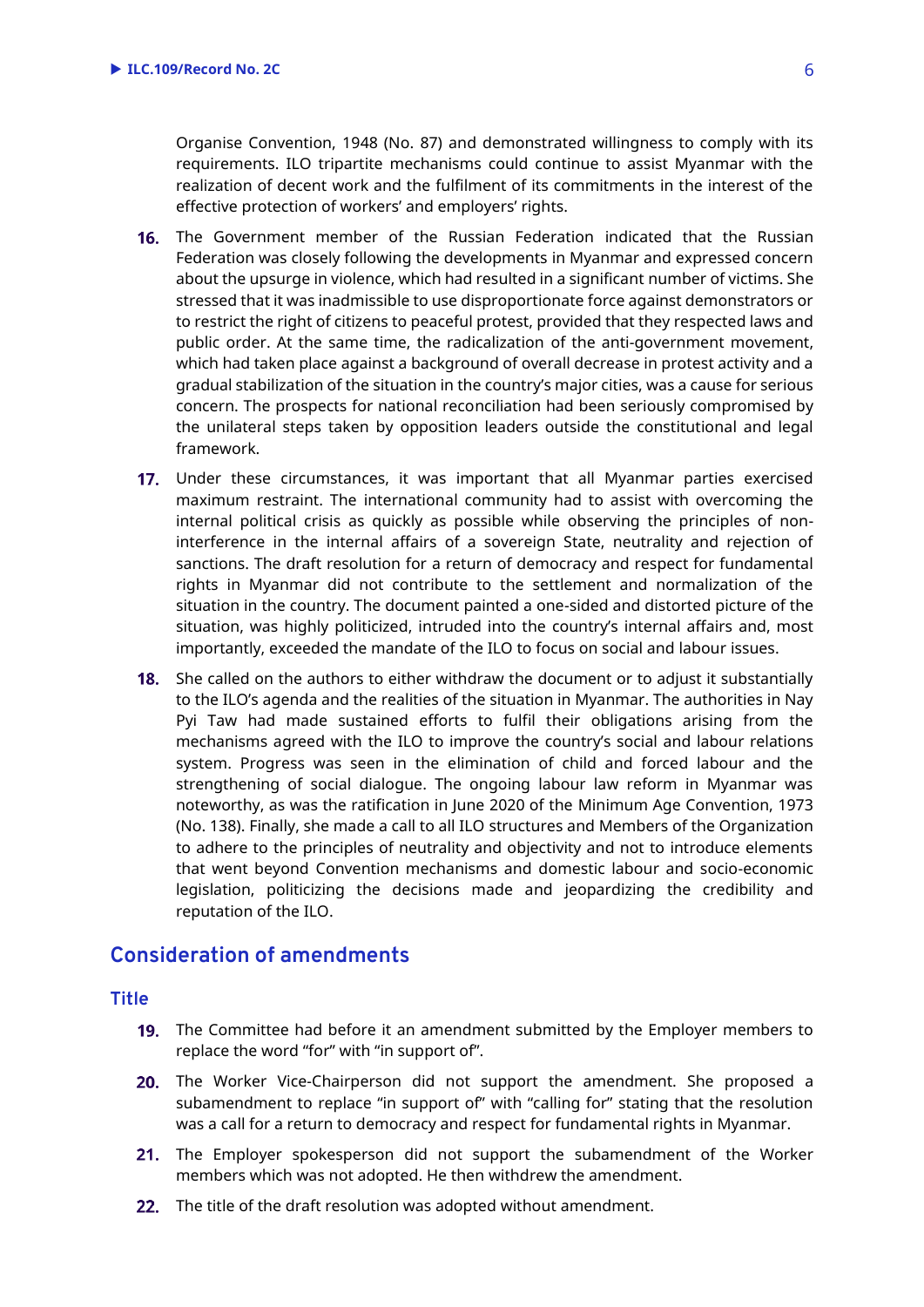#### **First preambular paragraph**

23. The first preambular paragraph was adopted without amendment.

#### **Second preambular paragraph**

24. The second preambular paragraph was adopted without amendment.

# **Third preambular paragraph**

- 25. The Committee had before it an amendment submitted by the Employer members to delete "and democracy" after "fundamental rights" and to insert the words "and the Governing Body's March 2021 endorsement of the Director-General's call for the restoration of democratic order and civilian rule in Myanmar," after "in Myanmar".
- 26. The Committee had also received an amendment by the EU Member States to delete "and" before "democracy" and to insert "the rule of law" before "in Myanmar".
- 27. The Employer spokesperson proposed a subamendment to replace "and democracy" with "and democratic transition", as this reflected more accurately the support provided by the ILO to democratic transition since 1999.
- 28. The Worker Vice-Chairperson supported the amendment of the EU Member States but did not support the amendment submitted by the Employer members. She stressed that the ILO had a long-standing commitment to respect fundamental rights, democracy and the rule of law, and also stated that it was unnecessary to recall the Governing Body's March endorsement of the Director-General's call for the restoration of democratic order and civilian rule in Myanmar.
- 29. The Government member of Germany, speaking on behalf of the EU and its Member States, supported the amendment submitted by the Employer members excepting the deletion of "and democracy" as it referred to an ILO's long-standing commitment.
- **30.** The Government member of Canada supported the amendment submitted by the EU Member States and did not support the amendment submitted by the Employer members.
- **31.** The amendment submitted by the EU Member States was adopted while the amendment submitted by the Employer members was not adopted.
- 32. The third preambular paragraph was adopted as amended.

#### **Fourth preambular paragraph**

- **33.** The Committee had before it two amendments by the Employers' group to remove the word "the" before the word "developments" and to insert the words "and damages to factories and other workplaces," at the end of the paragraph.
- **34.** The Committee had also received an amendment by the EU Member States to insert the words "coup carried out in Myanmar, the declaration of the state of emergency" after the word "military", to remove the words "at" and "that" before respectively the words "the developments" and "resulted in", and to insert the words "and others peacefully exercising their right to freedom of expression, association and peaceful assembly" at the end of the paragraph. In addition, the Committee had before it an amendment by Canada and the United States to replace the words "that resulted in" with the words "including the arbitrary" and to add the words "and detention" after the word "arrest".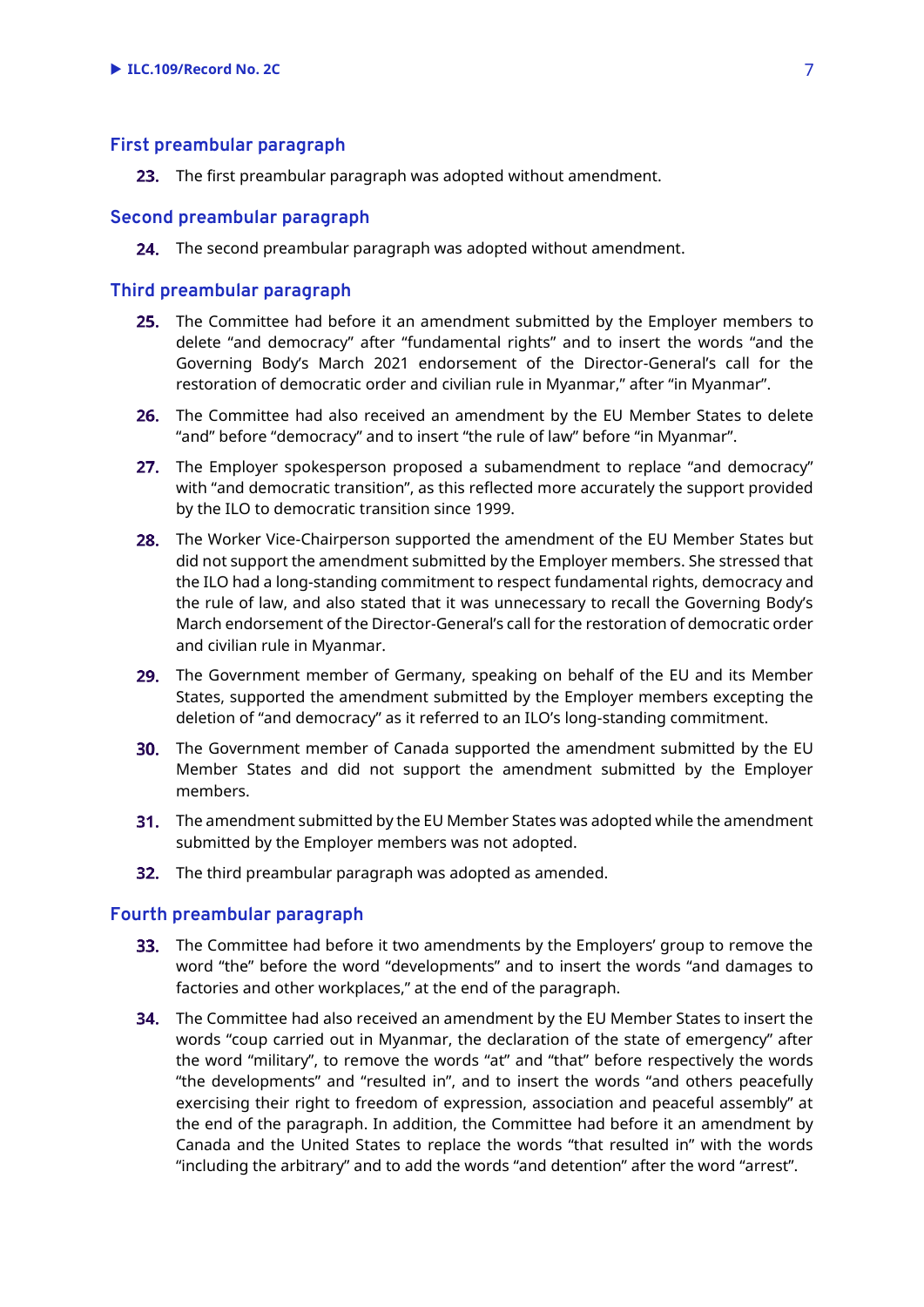- **35.** The Worker Vice-Chairperson supported all the proposed amendments. In particular, the amendment by the EU Member States reinforced the strength of the text. In addition, it was true that some factories and workplaces had been damaged, which was detrimental to workers and employers.
- **36.** The Employer spokesperson supported all the amendments proposed since they all reflected accurate information. In particular, the reference to arbitrary arrest was important.
- 37. The Government member of Germany, speaking on behalf of the EU Member States, supported all the amendments and proposed a subamendment to the second amendment by the Employers' group to replace the word "and" before "damages" by the words "as well as" since it did not appear appropriate to put damages to factories on the same level as the loss of life.
- **38.** The Government member of Japan supported the amendments proposed by the Employers' group, by the EU Member States as well as by Canada and the United States.
- **39.** The Government member of Canada agreed with the subamendment made by the EU Member States on the amendment of the Employers' group. The consolidated text was acceptable.
- The Government members of Canada and the United States were in favour of consolidating their proposed amendment with that of the EU Member States as this made for stronger language.
- The Government member of Germany**,** speaking on behalf of the EU and its Member States, as well as the Worker Vice-Chairperson and the Employer spokesperson agreed with the replacement of "that resulted in" by the word "including."
- 42. The Committee adopted the fourth preambular paragraph as amended.

#### **Fifth preambular paragraph**

- 43. The Committee had before it two identical amendments, proposed by the EU Member States and by Canada and the United States, to replace the word "seven" by the word "eight," and one amendment by Canada and the United States to replace the words "peaceful protest" by the words "freedom of peaceful assembly in protesting."
- 44. The Worker Vice-Chairperson and the Employer spokesperson agreed with the replacement of the word "seven" by the word "eight" to the extent that it reflected the latest figures as unfortunately these figures were constantly increasing. As for the reference to "freedom of peaceful assembly in protesting," they emphasized the importance of aligning the terminology with the one used across the ILO.
- 45. The representative of the Secretary-General confirmed that the number of killed civilians currently reported by major news agencies was over 800. Adding the words "to date" could further clarify that this number was provisional.
- **46.** The Committee adopted the fifth preambular paragraph as amended.

# **Sixth preambular paragraph**

47. The Committee had before it an amendment by Canada, which was not seconded and fell. The Committee also had before it an amendment by the United States, seconded by the Employers' group and Japan, to insert the words "in detention and" after the words "trade union leaders" and an amendment by the EU Member States to insert the word "peaceful" before "demonstration" and to replace the word "democracy" at the end of the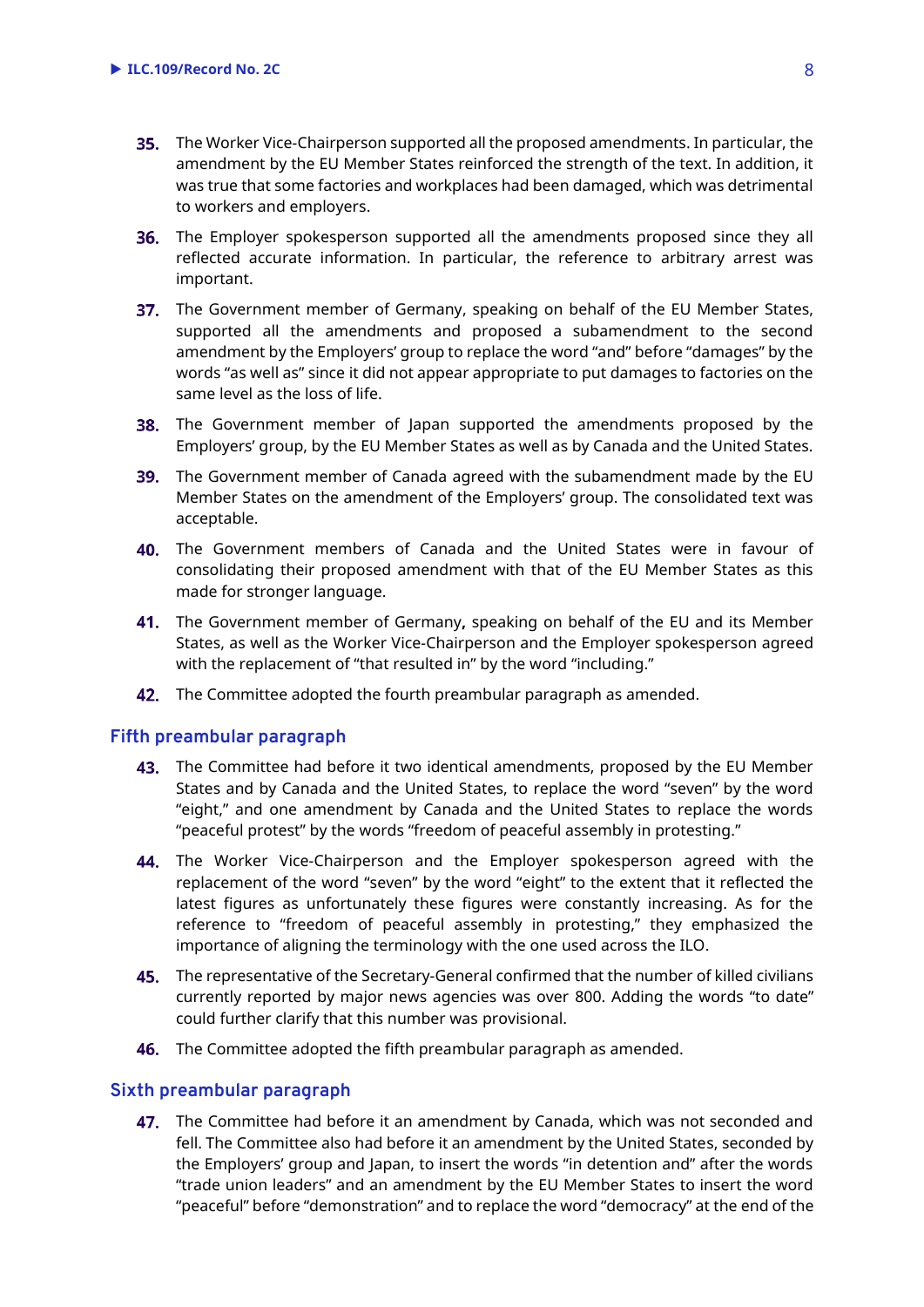paragraph with the words "the democratic transition and an end to the violations of human rights, including labour rights."

- 48. The Worker Vice-Chairperson supported the amendment of the United States. As for the amendment of the EU Member States, she agreed with inserting the word "peaceful" but expressed doubts as to whether the new proposed wording at the end of the paragraph was appropriate. She preferred "transition to democracy" rather than "democratic transition", or alternatively, borrowing language from the Director-General's statement and replacing the words "return to democracy" by the words "restoration of democratic order and civilian rule."
- 49. The Employer spokesperson supported the amendment of the United States. As regards the amendment of the EU Member States, he agreed with the second suggestion of the Worker Vice-Chairperson.
- 50. The Government member of Germany, speaking on behalf of the EU and its Member States, supported the proposal to replace "democratic transition" with the words "transition to democracy." She expressed doubts as to whether reference to the restoration of democratic order would be appropriate since the situation prevailing in the country prior to the military coup of February 2021 could not be qualified as a democracy. This had been expressed in the Committee on Application of Standards taking into account for example the number of military personnel in the previous parliament. Accordingly, the Conference resolution should go further than calling for the restoration of the previous situation.
- 51. The Government member of the United States supported both proposals made by the Worker Vice-Chairperson. She proposed a subamendment to replace the words "human rights, including labour rights" with "labour rights and human rights" or "human rights and labour rights" as this would make the sentence simpler. In addition, although the two concepts overlapped to a certain extent, labour rights were not a subset of human rights.
- 52. The Worker Vice-Chairperson and the Government member of Germany, speaking on behalf of the EU and its Member States, did not support the subamendment proposed by the United States as labour rights were generally recognized as being part of the larger body of human rights.
- 53. The Employer spokesperson concurred with the Worker Vice-Chairperson and considered that it would be more accurate and powerful to refer to "human rights, including labour rights." Regarding the statement made on behalf of the EU and its Member States, he expressed concerns at the kind of message the inclusion of the words "transition to democracy" after the words "return to" or "restoration" would give. Such wording could be interpreted as an acknowledgement that the elections of November 2020 in Myanmar were not democratic. It was important not to send the wrong message or challenge the legitimacy of the order the ILO wanted to see restored.
- **54.** The Worker Vice-Chairperson concurred with the Employer spokesperson and emphasized that the workers in Myanmar had not gone on strike for a perfect democracy but for the implementation of the results of the elections that had taken place. She supported the retention of the terminology used in the Director-General's statement and proposed to insert the words "and the continuation of the transition to democracy" after "civilian rule."
- **55.** The Chairperson stated that, as highlighted by the representative of the Secretary-General, the wording "restoration of democratic order and civilian rule" was part of the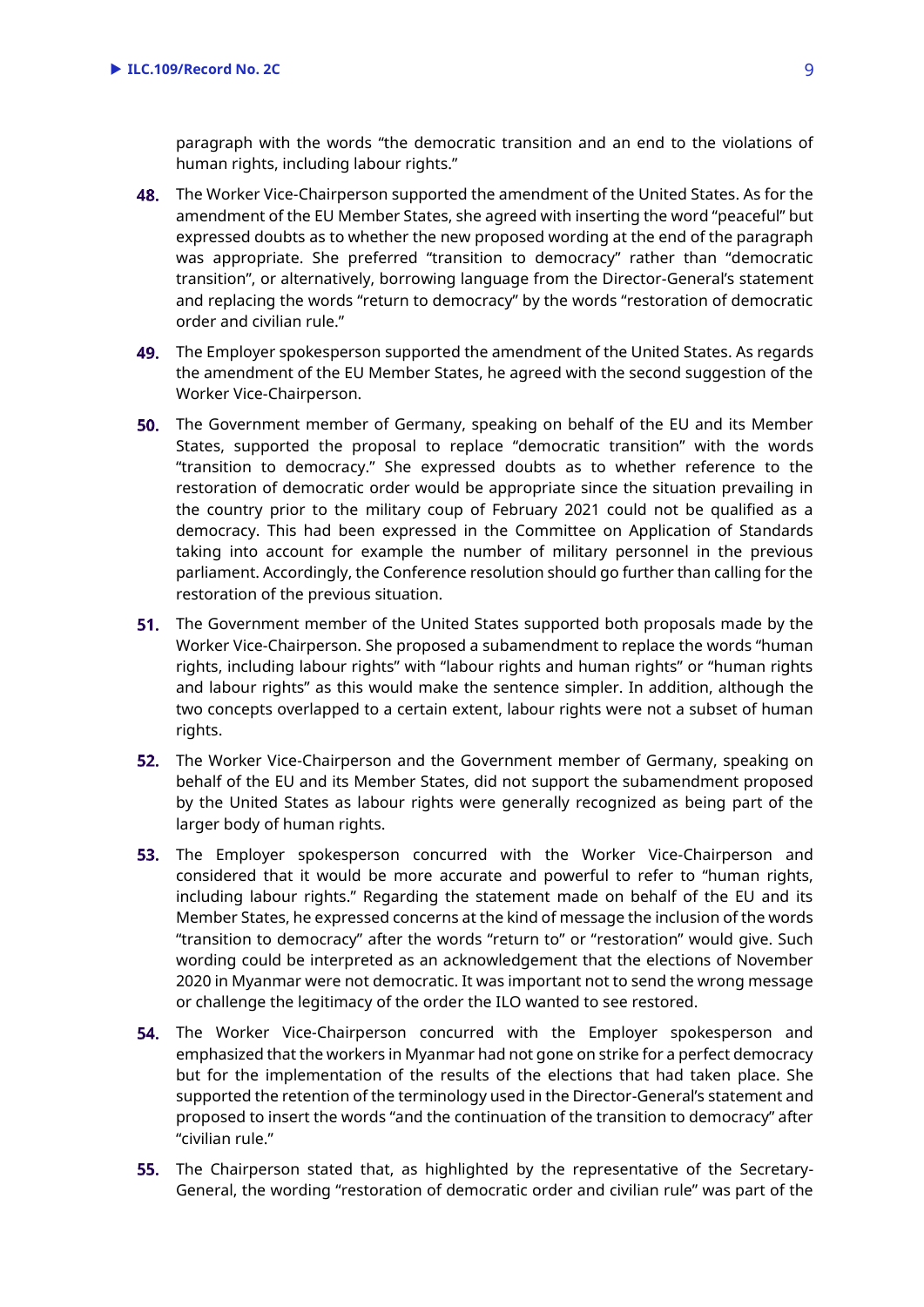decision of the Governing Body and appeared in operative paragraph 1(a) of the draft resolution, to which no amendments had been submitted. The Committee should thus avoid reopening discussion on terminology already agreed by the Governing Body.

- 56. The Government member of Germany, speaking on behalf of the EU Member States, clarified that the intention was not to undermine the legitimacy of the elections that had taken place but rather to highlight that the previous situation was not that of a genuine democracy. Since their position was not supported, she could agree with the proposals of the Worker Vice-Chairperson to use wording from the Director-General's statement and to include the words "and the continuation of the transition to democracy."
- **57.** The Worker Vice-Chairperson, the Employer spokesperson and the Government member of Japan supported the consolidated text.
- **58.** The Committee adopted the sixth preambular paragraph as amended.

# **Seventh preambular paragraph**

- 59. The Committee had before it an amendment by Canada and the United States to insert the words "the rights to" before the words "freedom of peaceful assembly."
- 60. The Employer spokesperson supported the amendment.
- 61. The Government member of the United Kingdom of Great Britain and Northern Ireland noted that there were multiple instances in the draft resolution where mention was made of "freedoms" rather than "rights to freedom" and proposed that the Committee generally use the latter expression in the draft resolution.
- 62. The Worker Vice-Chairperson stated that, although she could accept the amendment and the proposal by the United Kingdom, the language in the draft resolution was taken from the March Governing Body decision. She would thus prefer to retain the initial language.
- 63. The Committee adopted the seventh preambular paragraph without amendment.

# **Eighth preambular paragraph**

- 64. The Committee had before it an amendment submitted by the EU Member States to add a comma and the word "including" before "in areas of ongoing conflict" and an amendment submitted by Bangladesh and Turkey to insert "including the Rohingyas", followed by a comma, after "ethnic minorities."
- 65. The Employer spokesperson supported the amendment consisting in inserting "including" before "in areas of ongoing conflict" but not the one proposing a specific reference to the Rohingyas as he considered that the text would read stronger if it mentioned ethnic minorities in general.
- The Worker Vice-Chairperson supported the insertion of "including". She also noted that the Rohingyas were an important minority and that it was appropriate to mention them specifically in the text.
- 67. The Government member of the United States supported both amendments. She proposed a subamendment to remove "the" before "Rohingyas" and referring instead to "Rohingya" or "Rohingya minority" as this would better align with how the Rohingya people and other minority groups were referred to in UN documents.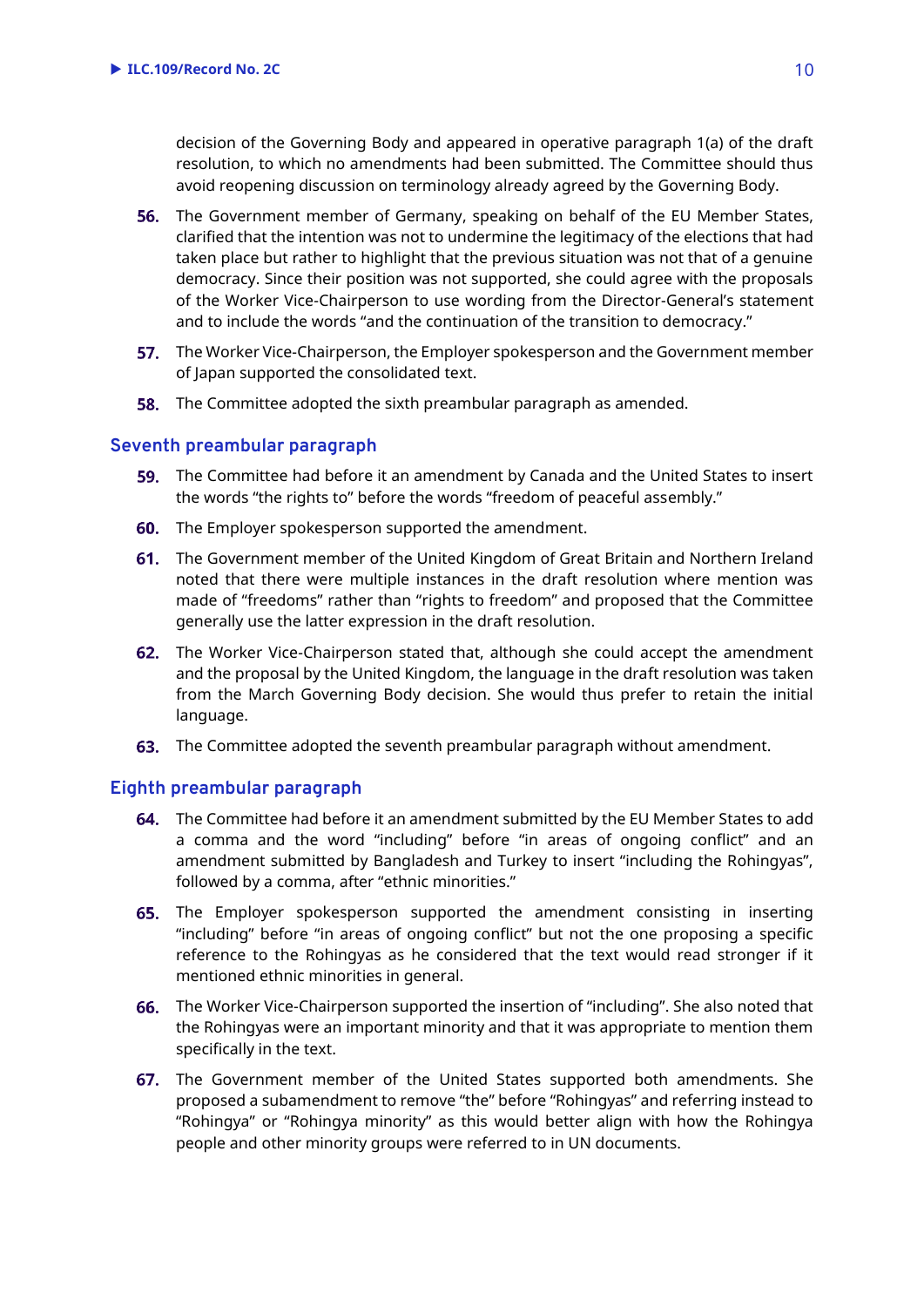- 68. The Government member of Germany, speaking on behalf of the EU Member States, proposed a subamendment to insert "all" before "ethnic minorities, including the Rohingya" to indicate that there were many ethnic minorities.
- The Employer spokesperson withdrew, in the interest of moving forward, his earlier suggestion to delete reference to Rohingya people and supported the correct usage of that term.
- The Government member of Turkey drew attention to the fact that the situation resulting from the military coup affected the Rohingya more severely, as the military had committed atrocities against them.
- The Worker Vice-Chairperson indicated that, insofar as there was no information as to whether all ethnic minorities were concerned by forced labour, it was better to refer to ethnic minorities "such as Rohingyas".
- The Legal Adviser clarified that the resolution adopted by the UN Human Rights Council on 24 March 2021 referred to "the Rohingya".
- The Employer spokesperson and the Worker Vice-Chairperson supported the deletion of "s" in "Rohingyas", as did the Government member of Germany, speaking on behalf of the EU Member States, who also withdrew the subamendment to insert "all" before "ethnic minorities".
- 74. The Government member of the United States preferred avoiding the definite article "the" before "Rohingya" because it had vocations for self-determination by minority groups. Upon reflection, she preferred keeping the "s" or referring to "the Rohingya minority group" and asked this to be stated in the record.
- The Worker Vice-Chairperson pointed to the fact that there was already an understanding regarding the deletion of "s" and noted that the Legal Adviser had referred to an authoritative UN document in this regard.
- The Chairperson concluded that the amendment by the EU Member States was adopted and that submitted by Bangladesh and Turkey was adopted as subamended, on the condition that the position of the Government member of the United States was specifically mentioned in the record.
- 77. The Committee adopted the eighth preambular paragraph as amended.

# **New paragraph after the eighth preambular paragraph**

- The Committee had before it an amendment submitted by Bangladesh and Turkey to insert a new paragraph after the eighth preambular paragraph to read "Expressing deep concern at the increased risks of forced displacement and lack of access to jobs and livelihood opportunities for the religious and ethnic minorities, including the Rohingyas,".
- 79. The Worker Vice-Chairperson supported the inclusion of the new paragraph and suggested the deletion of "s" after "Rohingya".
- The Employer spokesperson had no objection to the insertion of the new paragraph.
- 81. The Government member of Bangladesh stated that for decades, the Rohingya had been deprived of their human rights, including labour rights. Because of their forced displacement, they currently faced serious impediments to jobs and livelihood opportunities. The text should therefore mention the Rohingyas' right to work and the protection of their fundamental rights.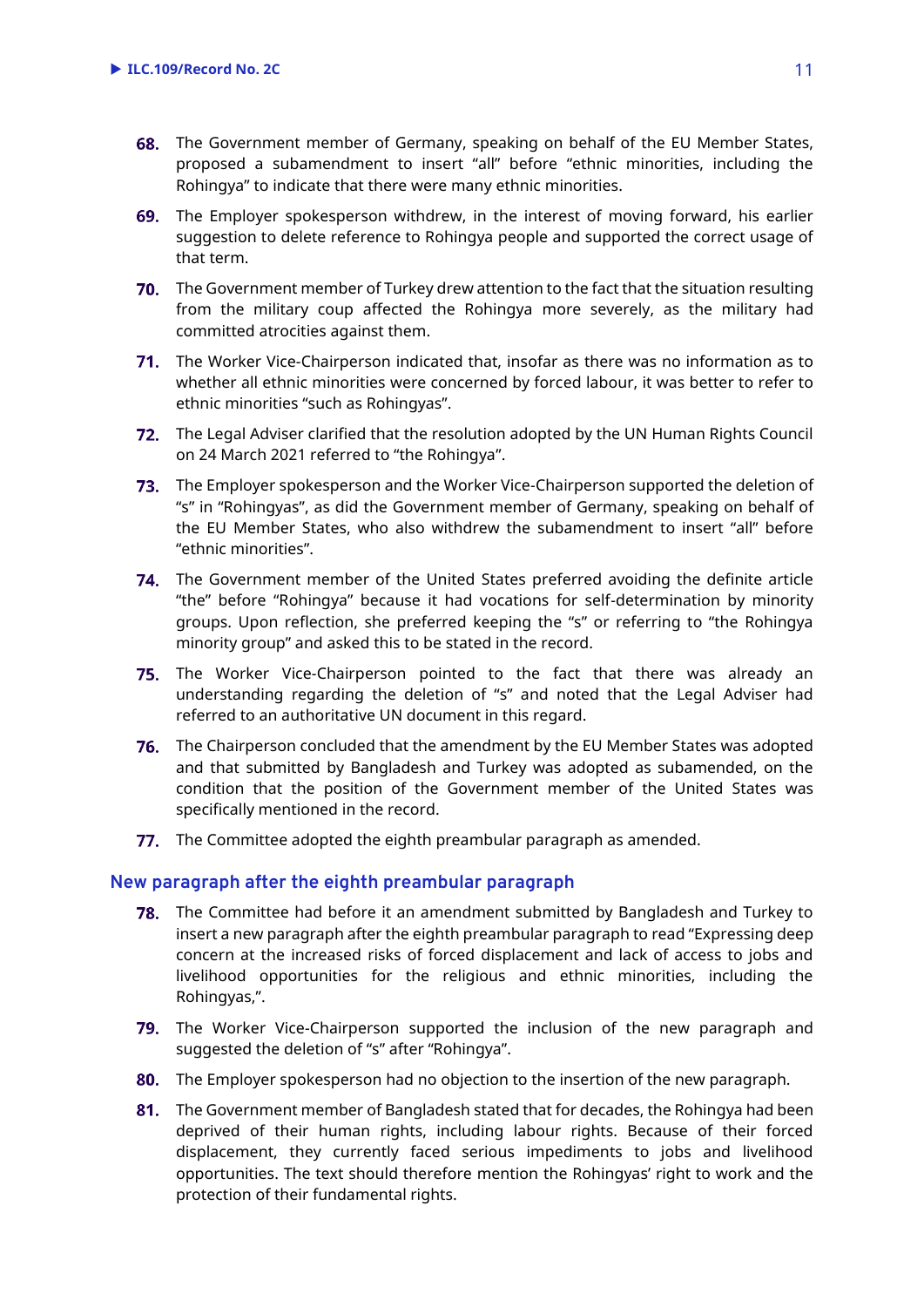- 82. The Worker Vice-Chairperson asked the secretariat to clarify whether there should be "the" before "religious and ethnic minorities."
- 83. The Employer spokesperson proposed a subamendment to include "members of" before "religious and ethnic minorities."
- 84. The Worker Vice-Chairperson suggested to refer to "people belonging to" religious and ethnic minorities, including the Rohingya.
- 85. The Legal Adviser indicated that as per usual practice, reference could be made to "persons belonging to" religious and ethnic minorities.
- 86. The amendment was adopted as subamended.
- 87. The Committee adopted the new paragraph as amended.

# **New paragraph after the eighth preambular paragraph**

- 88. The Committee had before it an amendment submitted by the EU Member States to insert a new paragraph after the eighth preambular paragraph to read "Noting also that the degrading humanitarian situation across the country and especially in border areas and the lack of humanitarian access pose a threat to the effective exercise of labour rights and human rights at large,".
- 89. The Employer spokesperson and the Worker Vice-Chairperson had no objection to the inclusion of the new paragraph.
- 90. The Government member of Germany, speaking on behalf of the EU and its Member States, explained that the purpose of the new paragraph was to give contextual elements in order to understand the difficulty of exercising labour rights in the current circumstances.
- **91.** The Employer spokesperson sought clarification as to whether "degrading" in the proposed amendment was to be understood as meaning "deteriorating" or "belittling" and "humiliating."
- 92. The Government member of Germany, speaking on behalf of the EU and its Member States, indicated that "deteriorating" was probably the right term to use and proposed to subamend the text accordingly.
- 93. The Legal Adviser suggested, in the interest of legibility, to delete "and" and to add a comma before and after "especially in border areas."
- **94.** The amendment was adopted as subamended.
- **95.** The Committee adopted the new paragraph as amended.

# **Ninth preambular paragraph**

- The Committee had before it two amendments submitted respectively by the Employers' group and the EU Member States. The first amendment consisted in modifying the paragraph to read "supporting the rights of workers, employers and their respective organizations and of the general population to peacefully protest to demand a return to democracy." The second amendment sought to modify the paragraph after "actions to demand" to read "the return of Myanmar to its democratic path."
- **97.** The Employer spokesperson explained that the Employers' group's amendment sought to reflect the fact that there was a plurality of political opinions in Myanmar society and strong support for the democratic situation that reigned before 1 February.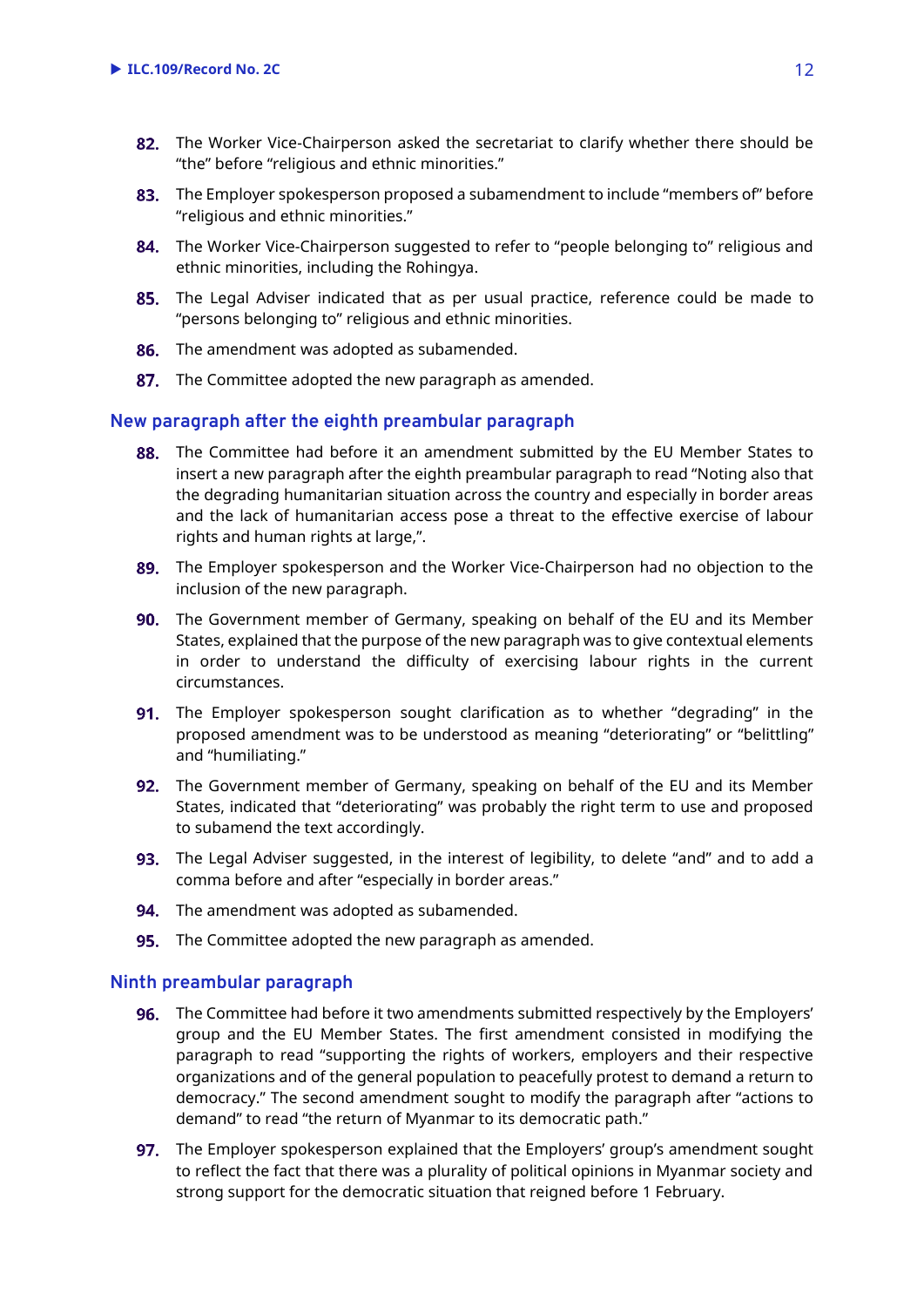- 98. The Worker Vice-Chairperson noted that the main target groups of threats and intimidations were trade unionists, not the business community. Therefore, the proposal to include a reference to employers did not accurately reflect the reality on the ground. She also considered that the amendment proposed by the EU Member States to replace "democracy" by "democratic path" was not sending the right message. She further noted that there was now a reference to Myanmar in the text and asked clarifications from the secretariat as to how to refer to those whom the text called upon.
- **99.** The Government member of Japan supported the amendment of the Employer members as being more inclusive in terms of affected categories. He considered that "democracy" was more appropriate wording than "democratic path."
- 100. The Government member of Germany, speaking on behalf of the EU and its Member States, suggested to replicate the wording used in previous paragraphs regarding democracy. She was interested in knowing how to refer to Myanmar and suggested that more appropriate language could be sought to address the amendment of the Employer members.
- 101. The Legal Adviser pointed out that the preceding paragraphs referred to actions to restore the democratic order and civilian rule in Myanmar. He added that the Governing Body March 2021 decision addressed Myanmar as such. As for recent UN documents, these called upon "the Myanmar armed forces." In earlier UN documents, several expressions, such as "de facto authorities", "the military authorities" or "the military," had been used interchangeably.
- 102. The Employer spokesperson suggested to retain the term "democracy." While he conceded that the abuses fell disproportionately on workers, he clarified that the paragraph was about the right to protest. He considered that employers and workers should enjoy equal right to protest for democracy. It was therefore correct to refer to the right of employers and workers and their respective organizations to protest. Also, the reference to employers included micro and small enterprises which were the ones protesting side by side with the workers.
- **103.** The Government member of the United States, while supporting reference to both the workers and the employers and their respective organizations, noted that shifting from supporting peaceful protests to supporting the right to peacefully protest complicated the text. Furthermore, the rights in question were specific to individuals and were not enjoyed by organizations. She would propose clarifying subamendments should the Committee decide to proceed with the consideration of the Employer members' proposal.
- **104.** The Worker Vice-Chairperson, while sharing the concern expressed by the Government member of the United States, recalled that another paragraph of the draft resolution already provided that workers and employers should be able to exercise their freedom of association rights in a climate of freedom and security, free from violence and arbitrary arrest. She supported, for clarity, returning to the original language to demand a return to democracy, and taking into consideration as appropriate employers and their organizations later in the text.
- 105. The Government member of Germany, speaking on behalf of the EU Member States, withdrew their amendment in the light of the views expressed. Her group shared the concerns raised by the Government member of the United States as regards the first part of the paragraph.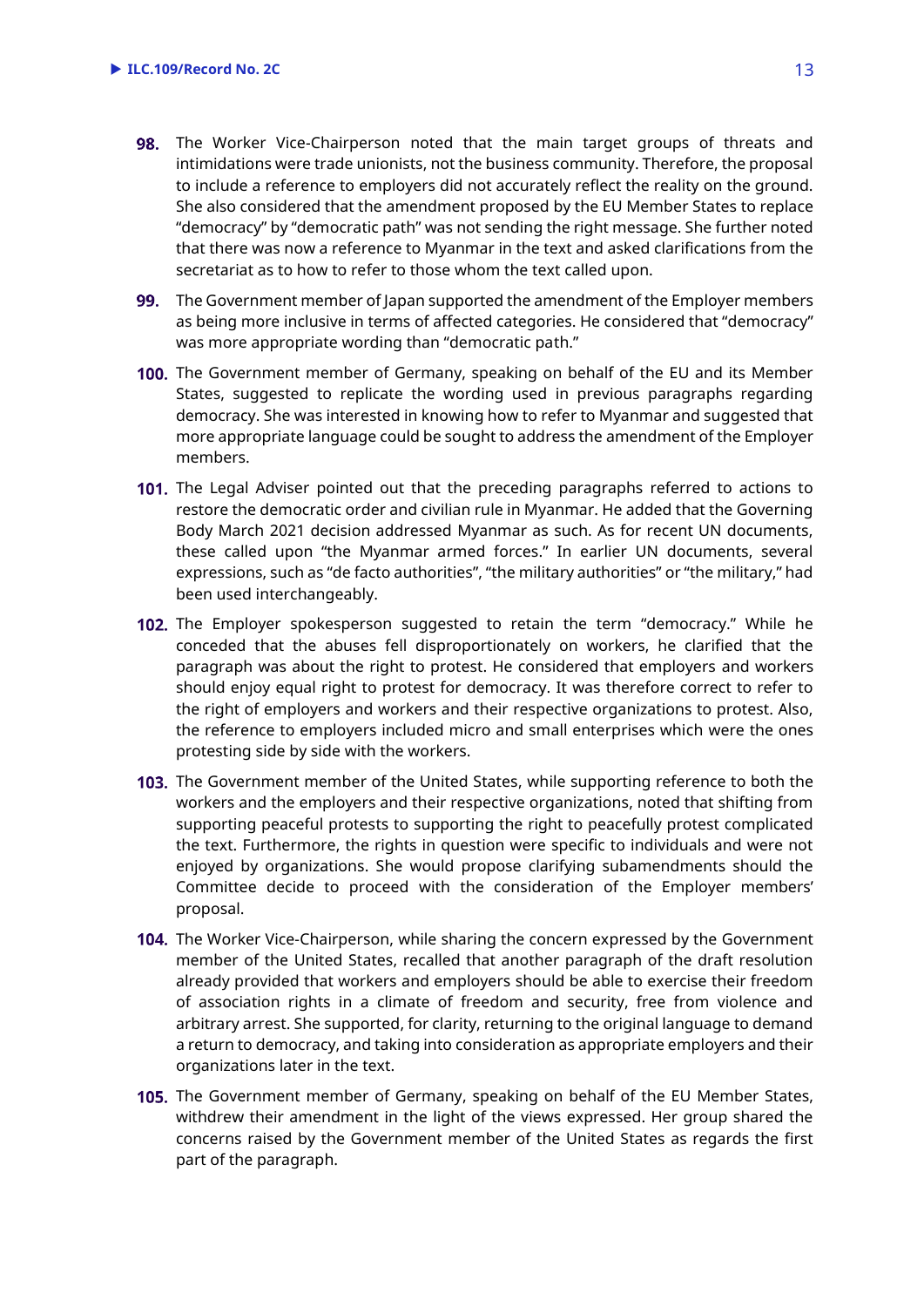- 106. The Government member of Japan could support simple terminology on democracy and, because of the amendment's withdrawal, the matter had already been settled. However, the Employers' concerns needed to be reflected in the resolution. In the paragraph under discussion, the Committee could take either a rights-based approach or describe events on the ground. In the latter case, the Employer members should provide further clarification of their intention.
- 107. The Employer spokesperson stated that his group favoured the latter, ground-based approach and would propose new text, which would take account of the discussion.
- 108. The Worker Vice-Chairperson reiterated that employers, their organizations and their right to freedom of association were already reflected elsewhere in the draft resolution and stressed that the paragraph at stake expressed support for the people who had actually been protesting. While her group supported references to employers and their organizations, if the text in question was modified to include employers, questions could be posed.
- 109. The Employer spokesperson proposed a subamendment to replace the words "workers, unions" with "workers and their representatives" and to insert after the words "general population" the words ", including the business community".
- **110.** The Worker Vice-Chairperson supported the inclusion of the words "and their representatives" but proposed a further subamendment to reinstate the reference to unions. It was not just workers and their representatives that had been targeted but also unions as such. She supported the proposal to include the words "including the business community" in the paragraph.
- 111. The Employer spokesperson agreed with keeping the word "unions." He could support the text as further subamended by the Workers' group as it showed the breadth of the protests.
- 112. The amendment as subamended was adopted.
- 113. The Committee adopted the paragraph as amended.

#### **New paragraph after the ninth preambular paragraph**

- **114.** The Committee had before it an amendment submitted by the Employers' group proposing the following new preambular paragraph: "Emphasizing the importance of the role of sustainable enterprises as generators of employment and promoters of innovation and decent work in Myanmar, particularly during the ongoing period of uncertainty and instability following 1 February,".
- **115.** The Employer spokesperson, following consultations with the Worker members, subamended the amendment to read as follows: "Recognizing risks for doing business and employing in Myanmar following 1 February 2021, in particular for the role and capacity of enterprises as generators of employment, innovation and decent work." As had been helpfully suggested by the Worker members, the subamended text was more directly linked with the risks and concerns on the ground following the coup, such as those relating to investments, social advancement and living standards. The second part of the subamended text was drawn from the ILO Centenary Declaration for the Future of Work that recognized the importance of enterprises as generators of employment, innovation and decent work in any society. In fact, Myanmar had been on a path to become a proper robust market economy – laying out the foundation to decent work – and the coup had potentially interrupted that positive journey.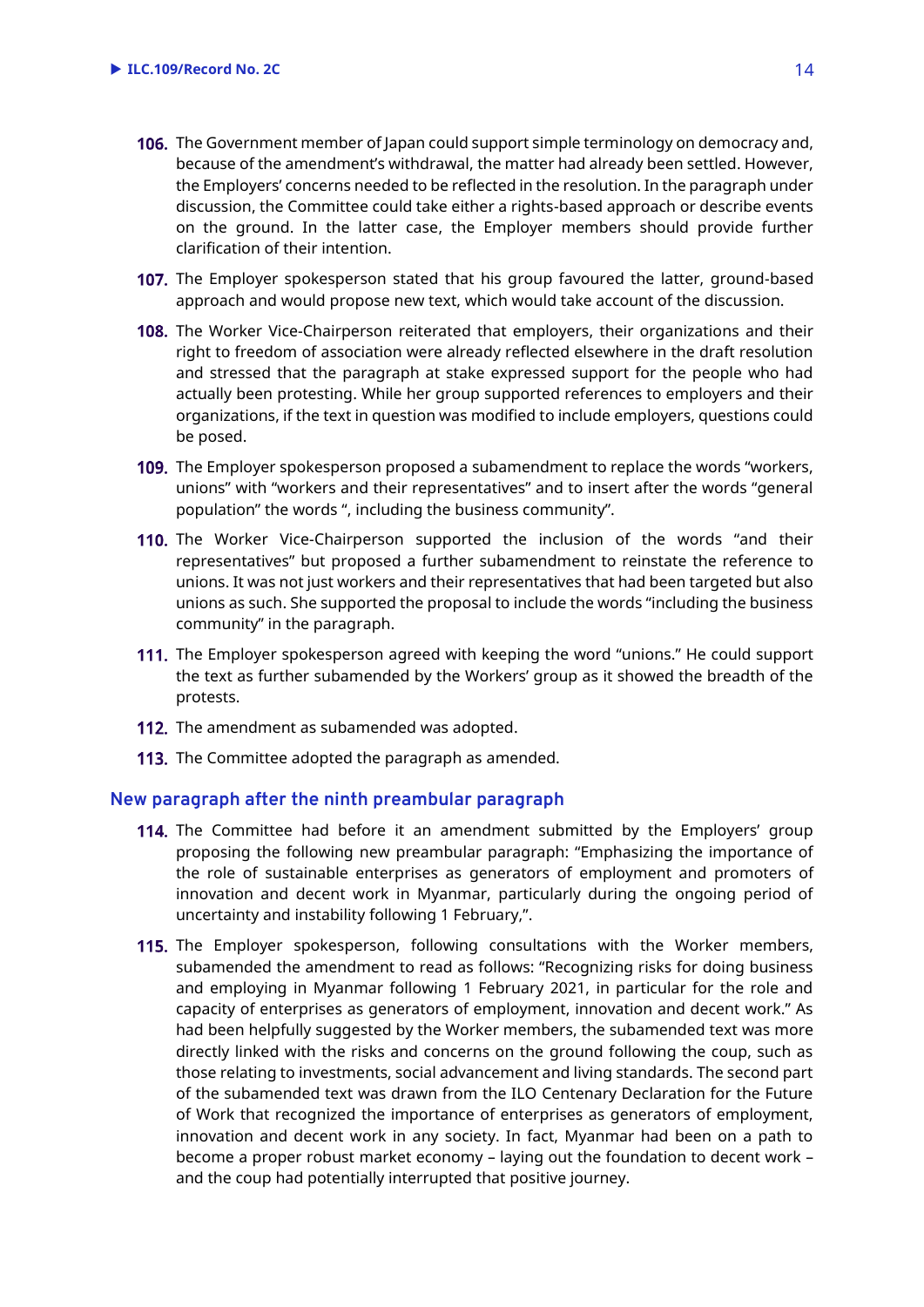- 116. The Worker Vice-Chairperson, following further discussions, proposed jointly with the Employers' group a further subamendment to modify the text to read as follows: "Recognizing the serious risks for the capacity of employers, following the military coup on 1 February 2021, to provide for decent work and the sustainability of their entreprises;".
- The Employer spokesperson**,** thanking the Workers' group for their availability, pointed out that the proposed text clearly showed that the military coup had also caused issues for doing business in Myanmar.
- 118. The Government member of Germany, speaking on behalf of the EU and its Member States, supported the further subamendment. She proposed to move the new paragraph between the sixth and seventh preambular paragraphs.
- **119.** The Worker Vice-Chairperson and the Employer spokesperson supported the proposal by the Government member of Germany.
- 120. The amendment was adopted as subamended.
- 121. The Committee adopted the new paragraph as amended and decided to place it between the sixth and seventh preambular paragraphs.

# **Paragraph 1(a)**

- 122. The Committee had before it an amendment submitted by the Employers' group to delete the words "– once the democratically elected government has been restored –".
- 123. The Employer spokesperson, noting that the text reproduced text from the March 2021 Governing Body decision, withdrew the amendment.
- 124. The Committee adopted the paragraph without amendment.

# **Paragraph 1(b)**

- 125. The Committee had before it an amendment by the Employers' group to delete the word "all" before "attacks", to insert the words ", threats and intimidation" after the word "attacks", to insert the words ", employers and their respective organizations," after the word "workers", and to replace everything following the word "population" with "exercising fundamental rights to organize and to peacefully protest".
- The Committee had also received an amendment by the EU Member States to insert the words "immediately and unconditionally" before the word "release", an amendment by Canada and the United States to replace the words "who have peacefully demonstrated" by the words "and member of the general population related to their peaceful participation", and an amendment by Bangladesh and Turkey to insert the words ", including all religious and ethnic minorities such as the Rohingyas" after the word "population".
- 127. The Employer spokesperson understood that adding a reference to threats and intimidation would be acceptable to the Committee. He highlighted the importance of also referring to employers in this paragraph. Employers included street vendors, microenterprises, and other members of the business community that were also concerned with the threats in Myanmar, although possibly in a less visible manner than workers. He proposed to subamend his group's amendment by deleting the words "exercising fundamental rights to organize and to peacefully protest".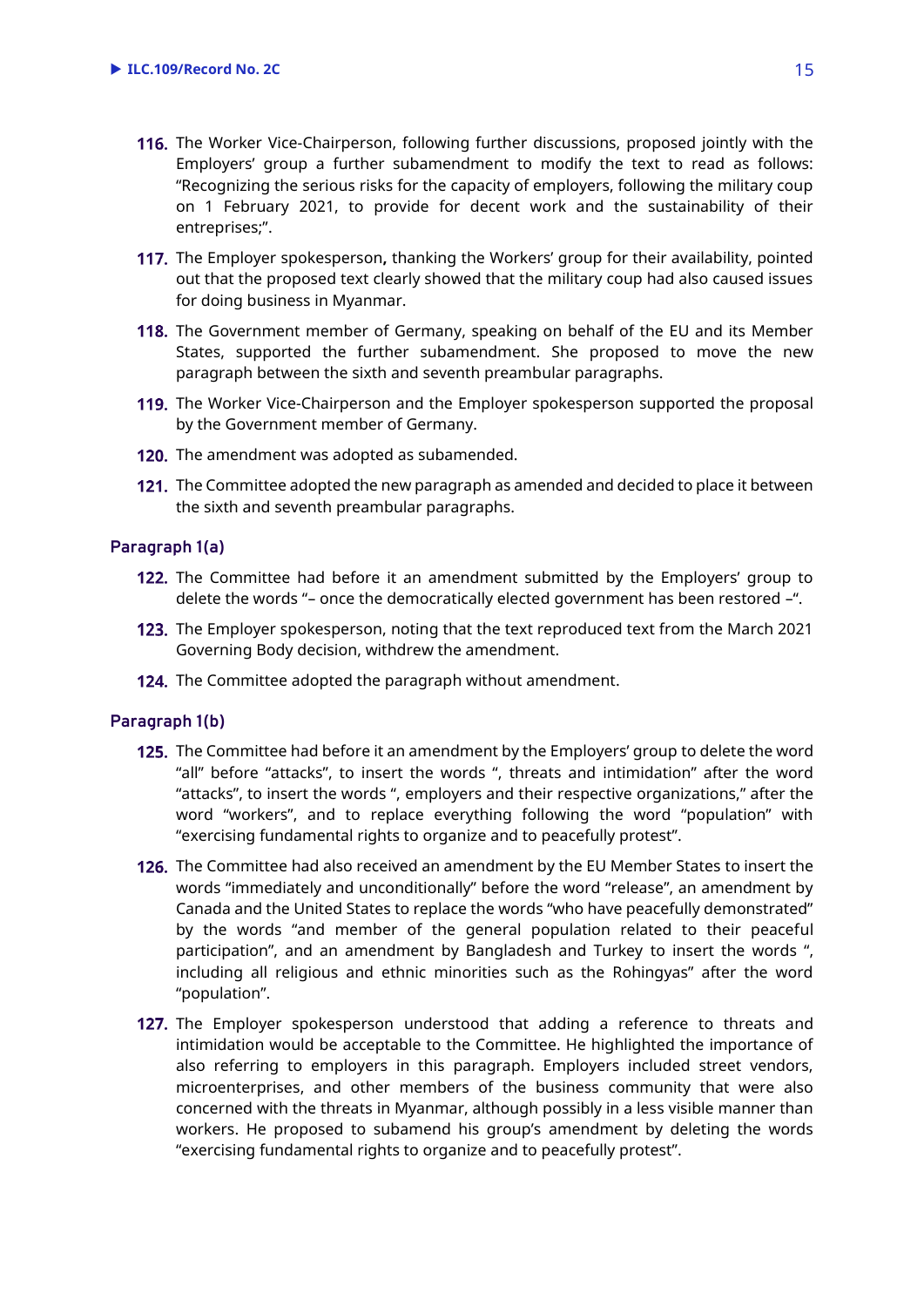- 128. The Government member of Japan and the Government member of Germany, speaking on behalf of the EU and its Member States, supported the proposal by the Employer spokesperson.
- 129. The Worker Vice-Chairperson proposed a further subamendment to include after the words "general population" the words ", including the business community" and to insert after the word "Rohingya" the words "for exercising their fundamental rights to organize and to peacefully protest".
- 130. The Employer spokesperson did not support the proposal by the Worker Vice-Chairperson. Employers had specific concerns such as the destruction of factories, because they were capital assets or possibly because of the ethnicity of the owner. Noting the support already expressed for the Employers' proposal, he urged to retain the habitual wording recognizing the equal role and status of workers' and employers' organizations.
- 131. The Worker Vice-Chairperson, while supportive of the tripartite nature of the ILO, did not support the proposal by the Employers' group since the paragraph related to what was actually happening in Myanmar, as described in the latest report of the Director-General. She proposed to retain the reference to peaceful participation in protests, either through the original ending of the paragraph, or through the language proposed by Canada and the United States.
- 132. The Government member of the United States considered that the reference to peaceful participation in protest activities would not be appropriately placed before the word "release" and that if kept, it would have to be at its end.
- **133.** The Worker Vice-Chairperson considered that the reference to peaceful protest activities could not be placed at the end since all arbitrary arrests were problematic, regardless of the cause.
- **134.** The Worker Vice-Chairperson stated that her group preferred keeping the reference to "peaceful participation in protest activities" in the middle of the text.
- **135.** The Employer spokesperson stressed that employers should also be covered by the paragraph since they were also under attack and subject to threats and intimidation. Noting also that the Rohingya were under attack because they were a minority, he suggested that the reference to "in relation to peaceful participation in protest activities" be deleted instead of moved to the end of the paragraph where it was not needed to qualify arbitrary detention.
- **136.** The Worker Vice-Chairperson requested that, because of reports that some employers were siding with the military, the reference "in relation to peaceful participation in protest activities" be kept in the middle of the paragraph, if reference to employers and their organizations was included.
- 137. The Government member of Bangladesh proposed a subamendment to add after "all those arbitrarily detailed" "including" before "in relation to peaceful participation in protest activities".
- **138.** The Government members of the United States, the United Kingdom and Canada supported the proposal to delete the reference to "in relation to peaceful participation in protest activities" from the text.
- 139. The Government member of Germany, speaking on behalf of the EU and its Member States, considered that attacks, threats and intimidation against employers implied that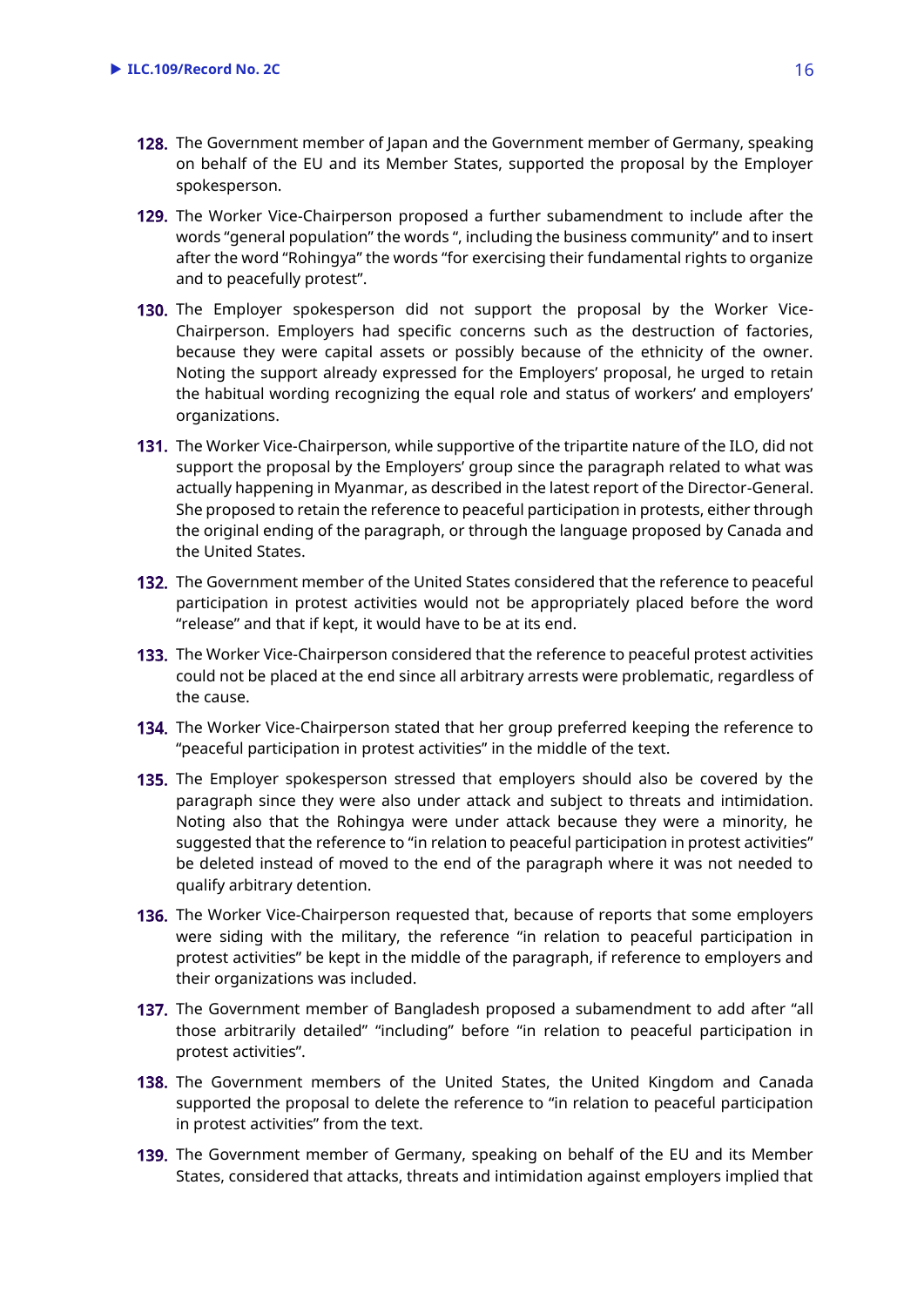those employers were not siding with the military and also supported deleting the reference from the text.

- 140. The Worker Vice-Chairperson questioned whether the paragraph could be read as prohibiting strike action against an employer and insisted that the reference to "in relation to peaceful participation in protest activities" be kept.
- 141. The Employer spokesperson stated that the text clearly concerned human rights violations and not normal industrial relations actions, such as strikes. He also recalled that the provision called upon the Member State of Myanmar.
- 142. The Worker Vice-Chairperson proposed a subamendment to move the reference "in relation to peaceful participation in protest activities" after "general population" and to add "and" before "religious and ethnic minorities".
- **143.** The Employer spokesperson considered that the paragraph should send a clear message to Myanmar that no one should be attacked, threatened or intimidated. However, the current text would allow such action for example with regard to a unionist who had not participated in protest activities. He therefore reiterated his group's earlier proposal, supported by several delegations, to delete the words "in relation to peaceful participation in protest activities".
- 144. The Government members of Canada, the United Kingdom and Germany, speaking on behalf of the EU and its Member States, agreed with the Employer spokesperson.
- 145. The Government member Germany, speaking on behalf of the EU Member States, proposed a subamendment to add "including" before "in relation to peaceful participation in protest activities".
- 146. The Worker Vice-Chairperson proposed a subamendment to replace the terms "in relation to peaceful participation in protest activities" with "in relation to their actions in support of the return to democracy".
- 147. The Employer spokesperson did not support the subamendment proposed by the Workers.
- 148. The Government members of the United States and Japan supported the subamendment proposed by the EU Member States.
- 149. The Worker Vice-Chairperson requested that the Committee clarified to whom the call was addressed in the chapeau of paragraph 1 and sought clarification from the Legal Adviser.
- 150. The Legal Adviser, recalling his earlier intervention concerning terminology for addressing the current Myanmar regime, stated that recent UN documents referred to "Myanmar armed forces" but other expressions such as "de facto authorities" and "military authorities in power" were used in other documents. In the resolution under discussion, all references in the text to "Myanmar" should remain because they referred to the Member State. The only exception was the opening words of paragraph 1 where the Committee, if it so wished, could be more specific and call upon "the Myanmar armed forces", or "the Myanmar de facto authorities" or "the military authorities currently in power in Myanmar".
- **151.** The Worker Vice-Chairperson proposed calling upon the "military authorities in power" in paragraph 1 which would allow accepting the proposal made by the EU Member States to add "including" in paragraph 1(b).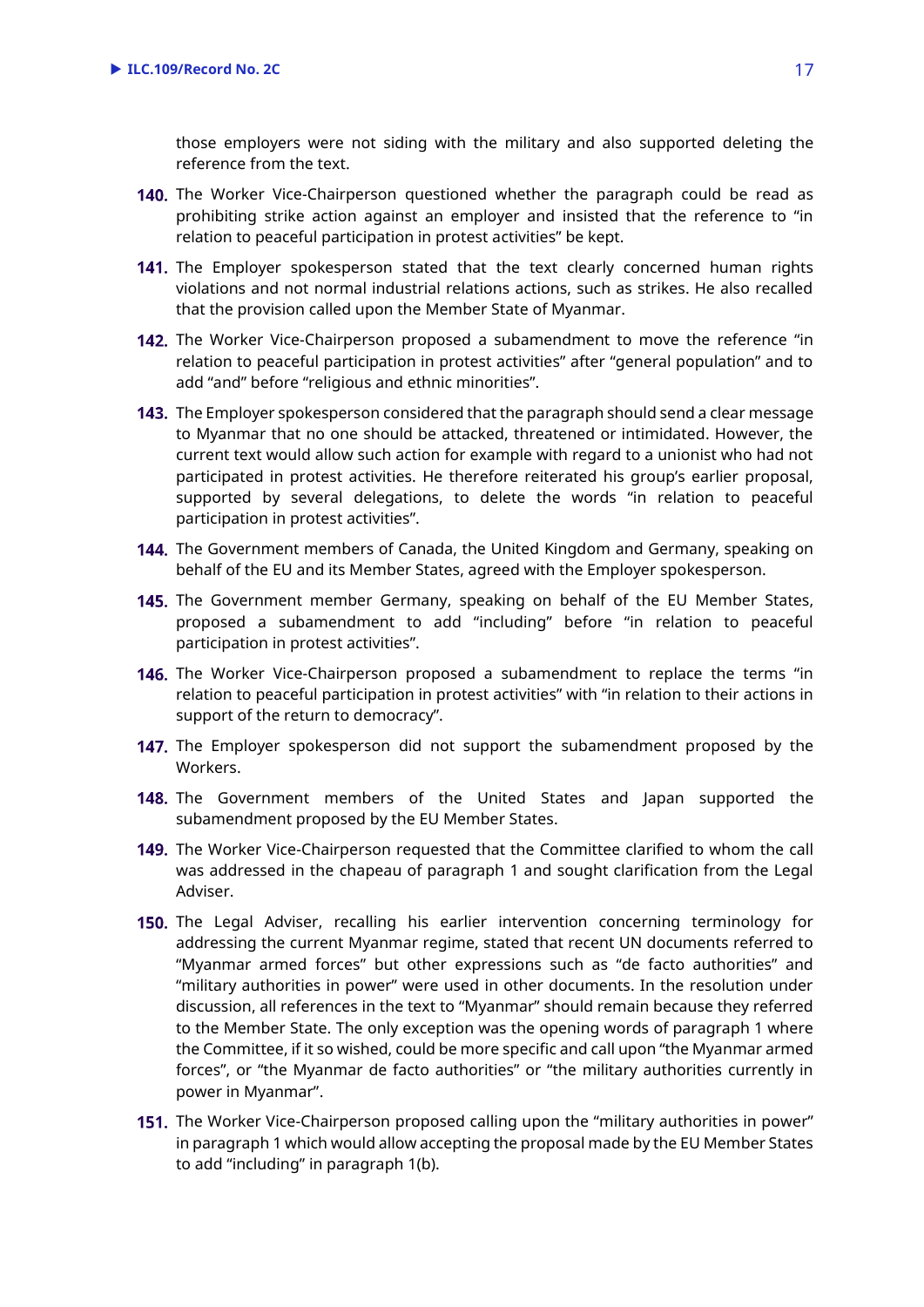- 152. The Employer spokesperson stated that it was necessary to correctly address the legal entity that was the current interlocutor, either through the proper name of the Member State or by making use of a suitable qualifier.
- **153.** The Government member of Canada expressed the need to maintain coherence with the language that had been used in the UN system and requested the assistance of the Legal Adviser in procuring that formulation.
- 154. The Legal Adviser reiterated that the most recent UN documents had been referring to the Myanmar armed forces.
- The Government member of the United States expressed her preference to refer solely to "Myanmar" as this was the ILO Member State. The resolution would be directed to the Member State to fulfil its obligations vis-à-vis the Organization.
- **156.** The Government member of Germany, speaking on behalf of the EU and its Member States, supported the view of the United States.
- **157.** The Worker Vice-Chairperson stated that she would prefer to refer to "Myanmar armed forces" in paragraph 1(b) which was the formulation that was used in the UN system.
- **158.** The Legal Adviser highlighted that the expression "by the military" was used in the preamble of the resolution.
- 159. The Employer spokesperson stressed that the resolution should address the Member State, as its obligations towards the ILO remained constant regardless of its legitimacy or repute.
- The Worker Vice-Chairperson indicated the Worker's group's view that the words "by the military" should be added in paragraph 1(b) after "threats and intimidation", considering the Legal Adviser's clarification that the expression "by the military" was already included in the preamble of the resolution.
- **161.** The Government member of Canada concurred with the views of the Workers' group to include the expression "by the military" in paragraph 1(b).
- **162.** The Employer spokesperson expressed that the inclusion of the words "by the military" was limitative as other actors, such as the police or other security forces, could also be the perpetrators of attacks, intimidation and threats.
- 163. The Government member of the United States although indicating her agreement with the views expressed by the Employer spokesperson, considered that the formulation "by the military" was acceptable in order to reach a consensus.
- 164. The Government member of Germany, speaking on behalf of the EU and its Member States, supported the addition of the words "by the military".
- The Worker Vice-Chairperson clarified that the word "military" referred to everything that was controlled by the military in a military regime, such as, the security forces and the police. She also recalled that the reference to the military was included in the preamble.
- The Committee adopted the subamendment to add reference to the "military".
- **167.** The Worker Vice-Chairperson stated that she could accept the deletion of everything after the word "population" only to the extent that it would be included in a new paragraph.
- **168.** The Government members of Canada and the United States and the Worker Vice-Chairperson did not support the proposed splitting of the paragraph.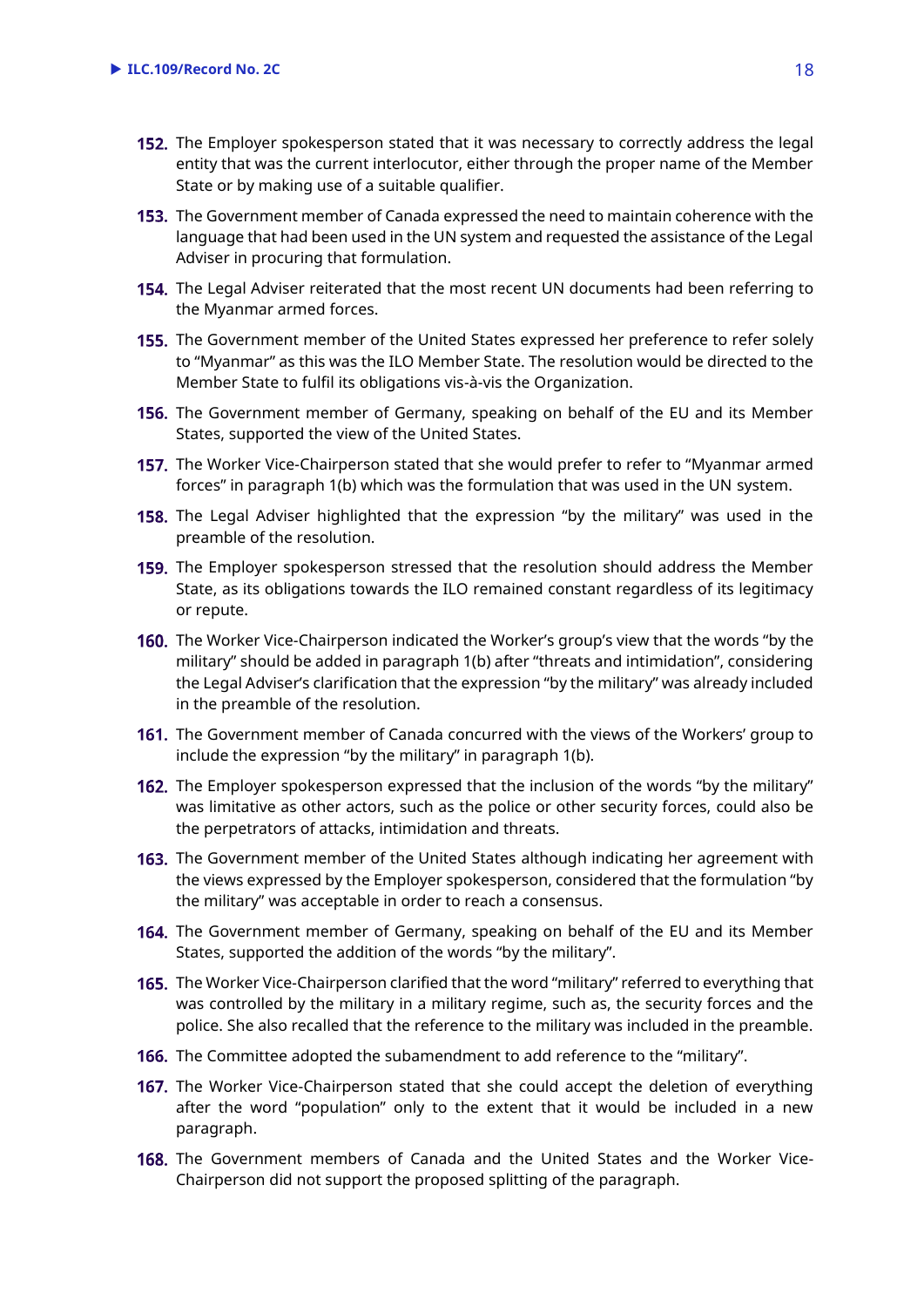- 169. The Employer spokesperson explained that the initial purpose of splitting the paragraphs was to strengthen the call to release from detention. Since, in light of the discussion that had taken place, this part of the amendment appeared now to distract from this call, he supported retaining only one paragraph. The word "drop" should be replaced with the word "withdraw" which was more formal and accurate.
- **170.** The Worker Vice-Chairperson and the Government member of Japan supported the amendment of the EU Member States.
- 171. The amendment by the EU Member States was adopted.
- **172.** The Government member of the United States explained that the purpose of their amendment was to encompass all the members of the general population, including those who were not trade unionists, and who were being charged in relation to their peaceful participation in protest activities.
- **173.** The Government member of Australia proposed a subamendment to insert the words "all those arbitrarily detained," after the words "charges against".
- 174. The Government member of Germany, speaking on behalf of the EU and its Member States, expressed flexibility on this amendment and said she could understand the reason behind it.
- 175. The Government member of Canada supported including "all those arbitrarily detained" to reduce redundancies in the text, depending on the adoption of the amendment of the Employers' group.
- 176. The Worker Vice-Chairperson supported the inclusion of "all those arbitrarily detained." after the words "charges against" and proposed to delete the rest of the sentence.
- 177. The Employer spokesperson and the Government member of the United States supported stopping the paragraph after "detained" as it would make for a stronger sentence.
- 178. The Worker Vice-Chairperson and the Employer spokesperson did not support the amendment proposed by Bangladesh and Turkey to refer to all religious and ethnic minorities such as the Rohingya since a similar reference had already been made in the preamble, and its inclusion in this paragraph could detract from the call made therein.
- 179. The Government member of Turkey indicated that the purpose of the amendment was to express strong concern about the situation of Rohingya in Myanmar. Its specificity had been highlighted by the UN, which had characterized the Rohingya as one of the most persecuted minorities in the world.
- The Government member of the United Kingdom and the Government member of Germany, speaking on behalf of the EU and its Member States, supported the amendment by Bangladesh and Turkey.
- 181. The Government member of Bangladesh highlighted that the Rohingya had been deprived of their fundamental rights for decades and continued to be victims of violence. It was thus important to reiterate a specific reference in the operative part of the resolution.
- **182.** The Government member of the United States indicated that, although she had supported the introduction of a reference to the Rohingya minority in the preamble, it might not be appropriate to do the same in this operative paragraph. While there had been a long-standing persecution, it was not clear whether it had specifically increased following the coup. In addition, as indicated in the report of the Director-General of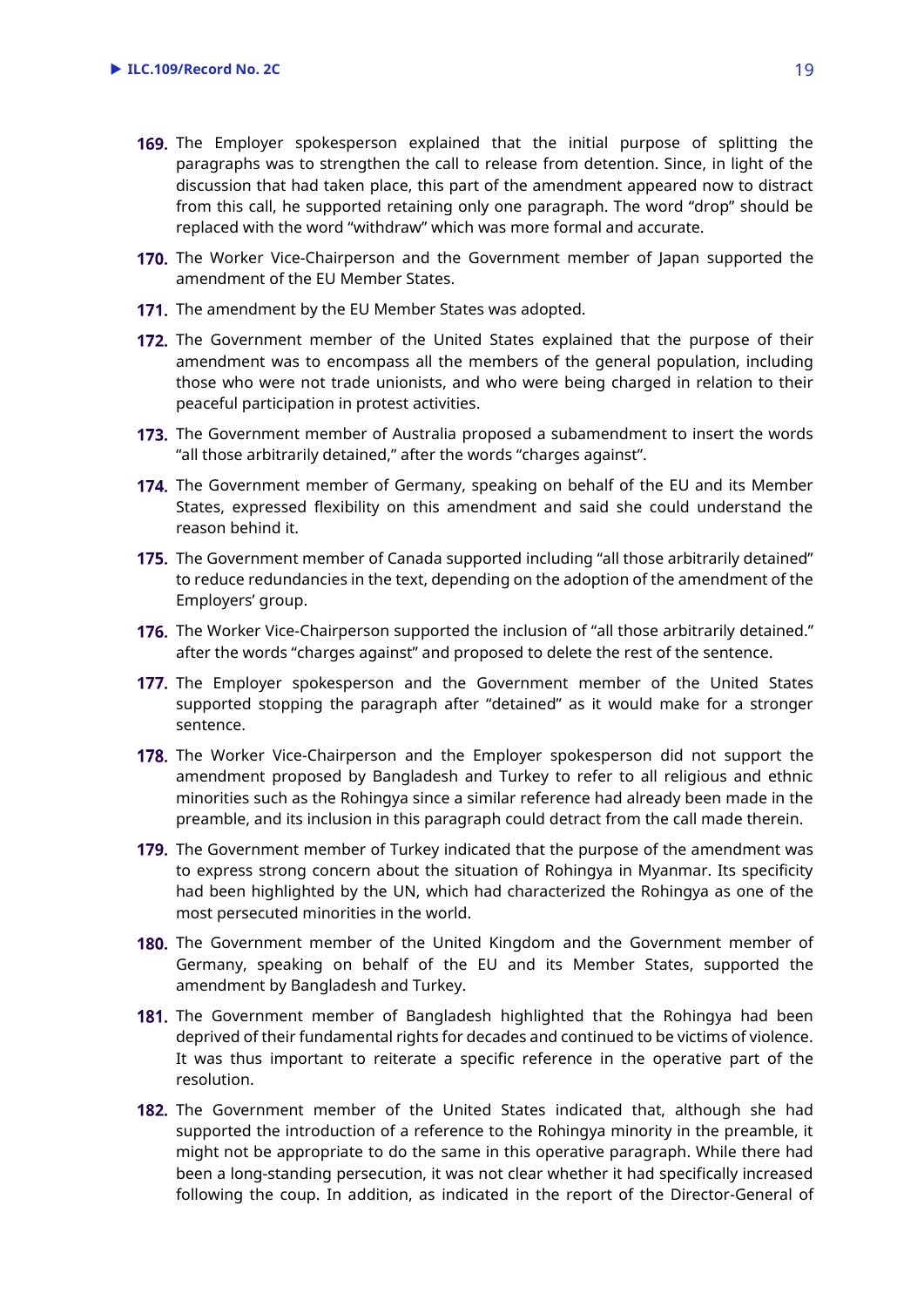1 June 2021, violence had increased against a number of religious or ethnic minorities since the military coup. She accordingly proposed to accept the amendment subamended by deleting the words "such as the Rohingyas."

- **183.** The Employer spokesperson noted that there appeared to be a consensus to approve the amendment by Bangladesh and Turkey. In light of the clarification of the importance to have this reference in the operative part of the resolution, he supported the amendment.
- 184. The amendment by Bangladesh and Turkey was adopted.
- **185.** The consolidated text also including the amendments by the Employer members and by Canada and the United States as subamended was adopted.
- **186.** The Committee adopted paragraph 1(b) as amended.

#### **New subparagraph after paragraph 1(b)**

- **187.** The Committee had before it an amendment by the Employers' group to insert a new subparagraph after paragraph 1(b) to read: "(c) immediately and unconditionally release from all forms of detention and withdraw any charges against all persons, including trade unionists, who have peacefully participated in protest activities;"
- **188.** The Employer spokesperson withdrew the amendment, which had become without object in the light of the preceding discussion of the Committee.
- **189.** The Committee had also before it an amendment submitted by the EU Member States to insert a new subparagraph after paragraph 1(b) to read: "End the violation of human rights, including labour rights, and in particular to abolish any form of discrimination, elimination of child and forced labour and ensure the restoration of fundamental labour rights,".
- 190. The Worker Vice-Chairperson highlighted that, although she supported the intention of the amendment, it would need to be made more precise. She proposed that the issues of freedom of association, collective bargaining, non-discrimination and forced labour be explicitly included.
- **191.** The Employer spokesperson proposed a subamendment to replace the phrase "labour rights, and in particular to abolish any form of discrimination, elimination of child and forced labour and ensure the restoration of fundamental labour rights," with the words "the fundamental principles and rights at work, as set out in the 1998 Declaration". This addressed the Worker Vice-Chairperson's concerns, as the Declaration was an internationally validated approach that included child labour, anti-discrimination, forced labour and collective bargaining and association rights.
- **192.** The Government member of the United States supported the proposal of the Employer spokesperson and proposed a further subamendment to state "end the violation of human rights and ensure the restoration of fundamental principles and rights at work" without the reference to the 1998 Declaration.
- 193. The Government member of Germany, speaking on behalf of the EU and its Member States, supported the further subamendment proposed by the Government member of the United States.
- The Worker spokesperson clarified that the Worker members would still prefer to include a reference to freedom of association and the right to collective bargaining, as this was consistent with the Director-General's statement on Myanmar.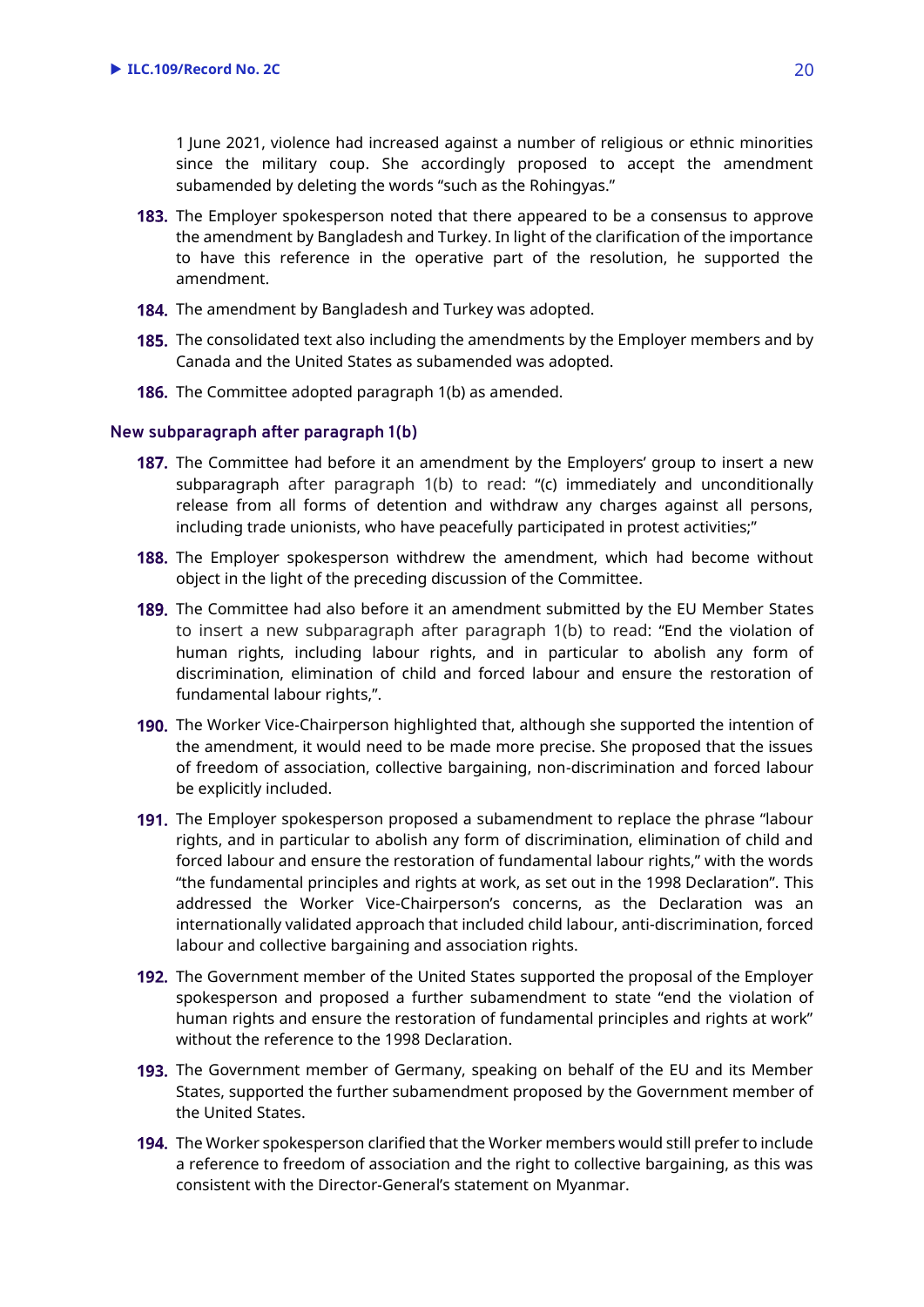- 195. The Employer spokesperson stated that all four areas included in the fundamental principles and rights at work needed to be restored in Myanmar, and, as such, none of the principles should be ordered or singled out. He also highlighted that a reference to freedom of association was already included in the following paragraph of the resolution.
- **196.** The Worker spokesperson proposed a subamendment to replace the formulation proposed by the Government member of the United States with "end the violation of human rights, including any form of discrimination, child and forced labour and ensure the restoration of freedom of association and collective bargaining".
- **197.** The Employer spokesperson did not support the subamendment, reiterating his preference to present the rights under discussion in the accepted form and presentation established in the principles and rights at work.
- 198. The Government member of Germany, speaking on behalf of the EU and its Member States, concurred with the Employer spokesperson and expressed her preference for the shorter text.
- 199. The Worker spokesperson indicated that, in the interest of time, he accepted the views of the Employers' group and the EU Member States.
- 200. The amendment was adopted as subamended.

# **Paragraph 1(c)**

201. Paragraph 1(c) was adopted without amendment.

#### **Paragraph 1(d)**

- 202. The Committee had before it an amendment submitted by the Employers' group to insert the words "issued or additional measures imposed following the removal of the civilian Government" after "orders", and to add the phrase "and measures restricting freedom of workers, employers and their respective organizations to undertake their activities freely and without threat of intimidation or harm" after "peaceful assembly".
- 203. The Worker spokesperson supported the amendment.
- 204. The amendment was adopted.
- **205.** The Committee adopted paragraph  $1(d)$  as amended.

#### **New subparagraph after paragraph 1(d)**

- 206. The Committee had before it an amendment submitted by the EU Member States to insert a new paragraph after paragraph 1(d) to read: "Ensure the safe and unimpeded humanitarian access to all people in need;"
- 207. The Employer spokesperson supported the amendment. He proposed a subamendment to delete the word "the" before "safe and unimpeded" as this would make the sentence clearer.
- 208. The Worker spokesperson supported the subamendment proposed by the Employer spokesperson.
- 209. The Government member of Germany, speaking on behalf of the EU Member States, supported the subamendment.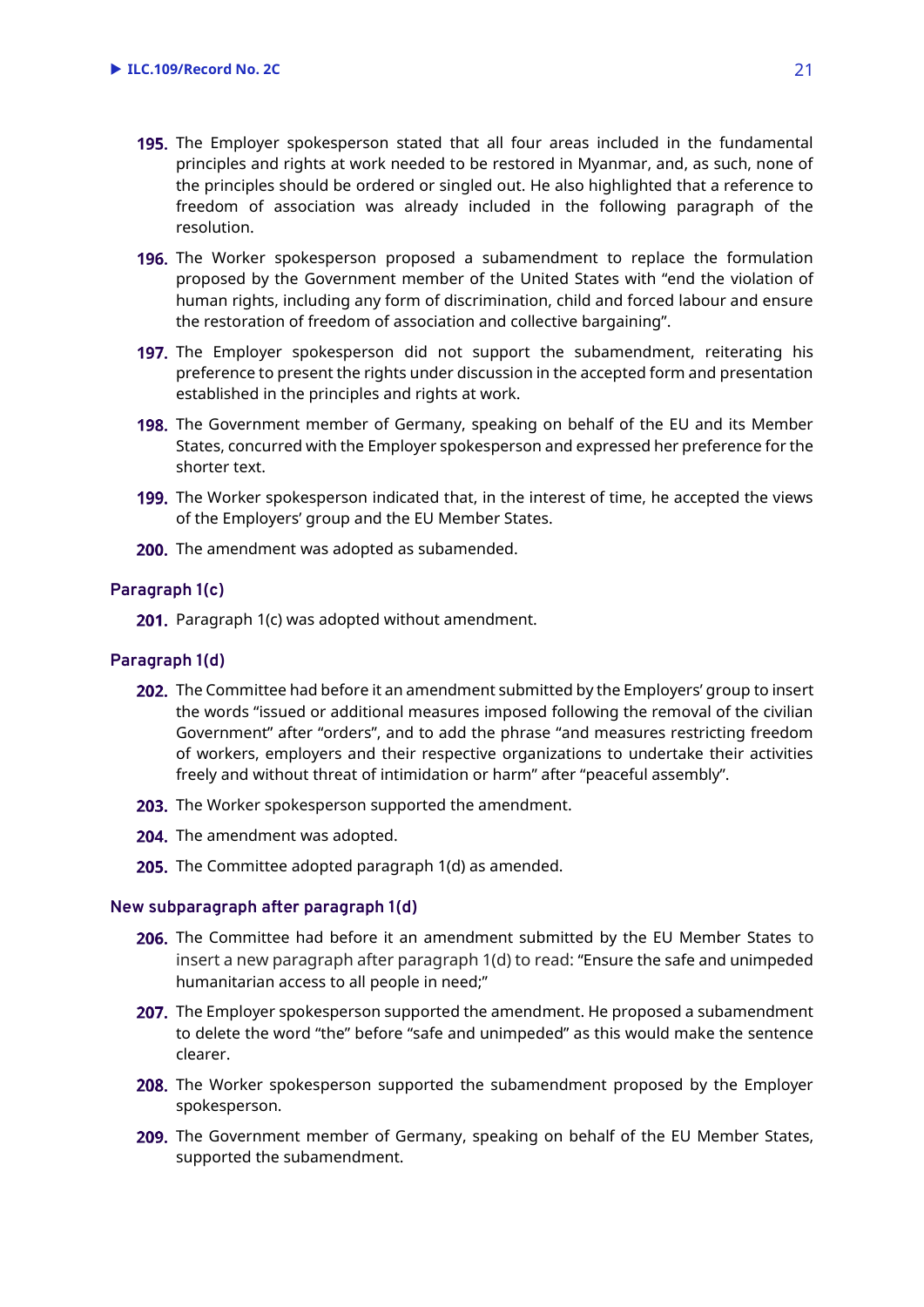- 210. The Government member of Bangladesh proposed a further subamendment to add the words "including the Rohingya" after "all people in need" as this would emphasize the particular situation of the Rohingya.
- 211. The Employer spokesperson stated that, although he did not object to the further subamendment, mentioning a particular group detracted from the powerful message conveyed by the general words "all people in need".
- 212. The Worker spokesperson concurred with the Employer spokesperson and considered that appropriate references to the Rohingya already existed elsewhere in the resolution.
- 213. The Government members of Germany, speaking on behalf of the EU Member States, and of Canada did not support the further subamendment, expressing agreement with the statements of the Employer and Worker spokespersons.
- **214.** The Government member of Bangladesh indicated that no strong objections had been raised to the further subamendment and requested that it be adopted.
- 215. The Employer spokesperson and the Worker spokesperson clarified that in light of the discussion, they could not accept the subamendment proposed by the Government member of Bangladesh.
- 216. The further subamendment was not adopted.
- 217. The Committee adopted the amendment as subamended.
- 218. The Committee adopted paragraph 1 as amended.

# **Paragraph 2**

- 219. The Committee had before it an amendment submitted by the Employers' group to replace the text of paragraph 2 with the following: "Encourages all ILO Member States to support the restoration of democracy in Myanmar through the United Nations, other multilateral bodies, regional groupings and dialogues, and bilateral engagement, as appropriate and in accordance with international law, and encourages employers' and workers' organizations to support these efforts." The Committee also had before it an amendment submitted by the EU Member States to insert "cessation of all acts of violence, respect for the rule of law and" after "take all possible measures and actions to press for the" and to replace "democracy" with "democratic path". The amendment submitted by the Employer members was discussed first.
- 220. The Employer spokesperson proposed a subamendment to modify the text to read: "Encourages Member States to support the restoration of democracy in Myanmar through the United Nations, other multilateral bodies, regional groupings and dialogues, and bilateral engagement, as appropriate, and recognizes the importance of employers' and workers' organizations peaceful actions and efforts to support the prompt restoration of democratic order and civilian rule in Myanmar."
- **221.** The Worker spokesperson considered it important to highlight that both employers and workers had a role to play in Myanmar's return to democratic rule as soon as possible. He asked whether "support" could be replaced by "promote" or some other alternative word.
- 222. The Government member of Canada asked whether "recognizes" could be replaced by a more action-oriented verb, such as "encourages".
- 223. The Government member of Germany, speaking on behalf of the EU and its Member States, indicated that the Governments she represented had preferred the original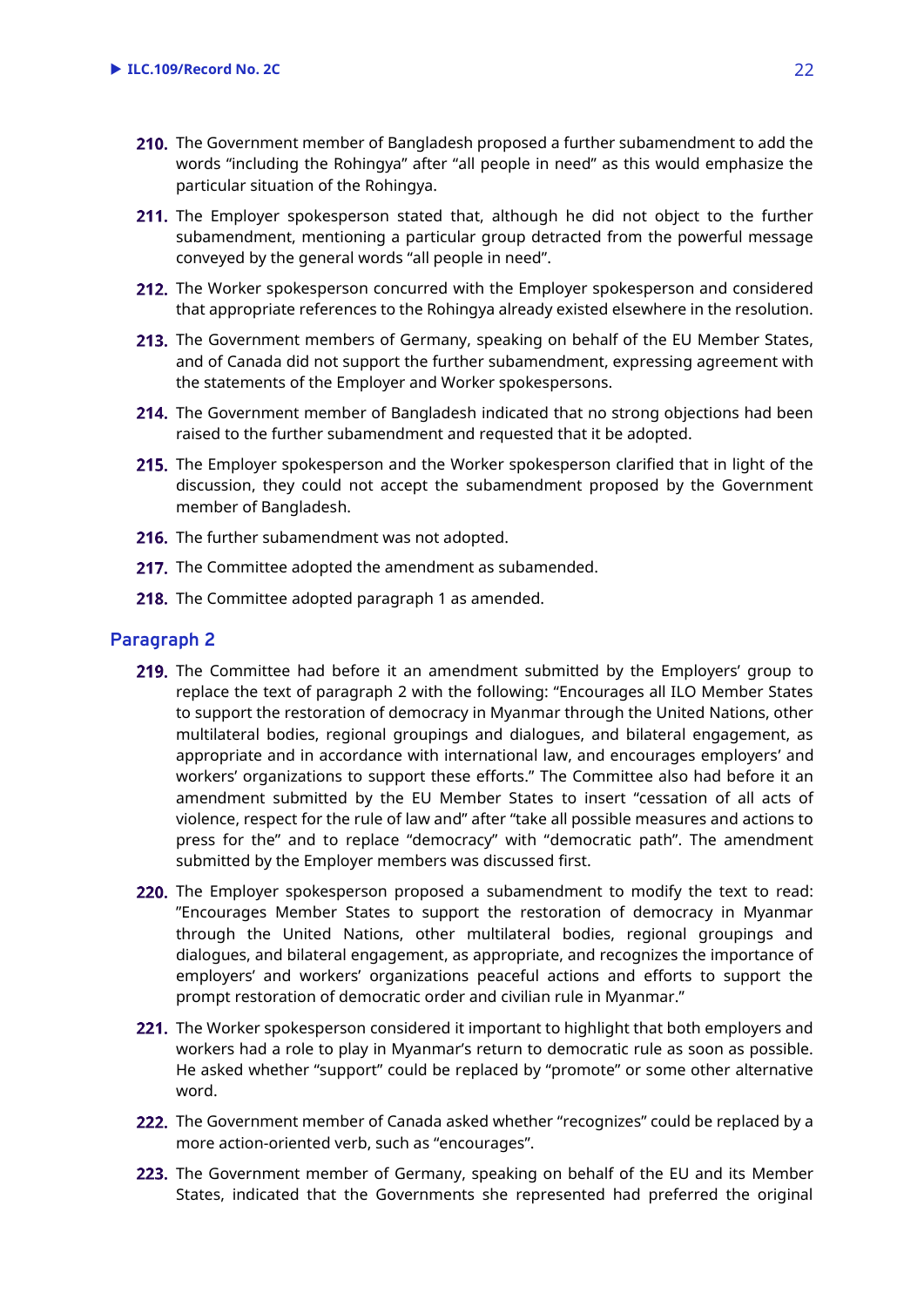wording which referred to all three constituents. She agreed with the Government member of Canada that a more action-oriented word would be suitable to replace "recognizes". She suggested adding "and to continue the transition to democracy" after "restoration of democratic order and civilian rule in Myanmar," to align the text with the wording of the preamble.

- 224. The Worker Vice-Chairperson sought to understand whether there was support for "encourages" in the proposed amendment, as she had heard support for the original wording as being stronger, and which included the word "recommends". She also wondered whether the employer members had strong views about the order in which the workers' and employers' organizations appeared in the text, as it seemed appropriate that workers' organizations be mentioned first.
- 225. The Government member of the United States agreed that some of the strength had been lost with the reframing as the initial text referred to all three constituents. She supported the proposal to replace "recognizes" by a more active verb such as "encourages" or "calls upon." She also supported the proposal to replace "encourages" by "recommends" in the beginning of the paragraph.
- 226. The Government member of Japan considered that the wording suggested by the social partners provided a good basis for the discussion and that his Government was flexible as to the formulation.
- 227. The Employer spokesperson supported replacing "encourages" by "recommends", and also mentioning the workers' organizations before the employers' organizations in the light of their role in advancing the restoration of the democratic order in Myanmar. He also concurred with replacing the verb "support" with "promote." As regards the proposal to "call upon" on workers' and employers' organizations, he considered it inappropriate because of their independence from any other organizations or from Member States. Recognizing the importance of these organizations in restoring the democratic order and civilian rule in Myanmar was in itself an important statement and served as a call for taking action.
- 228. The Worker Vice-Chairperson voiced support for replacing "encourages" by "recommends" and suggested adding "including" before "through the United Nations." She suggested replacing "recognizes" by "recognizing" before "the important role of workers' and employers' organizations."
- 229. The Government member of Canada considered that "recognizes the importance" was limiting and suggested that "encourages" was more action-oriented.
- 230. The Worker Vice-Chairperson noted that the verb "encourages" would not be received appropriately by the workers' organizations as they had already been taking action. The recognition of their important role was therefore a better solution.
- 231. The Government member of Germany, speaking on behalf of the EU Member States, supported the idea of speaking to all three constituents in the same manner. She proposed a further subamendment to replace "calls upon workers' and employers' organizations" with "recommends to workers' and employers' organizations."
- 232. The Worker Vice-Chairperson indicated her preference for the wording that she had proposed.
- 233. The Government member of the United States was in agreement with recognizing the important role of workers' and employers' organizations, but suggested adding more action-oriented wording, such as "we welcome the peaceful actions and efforts of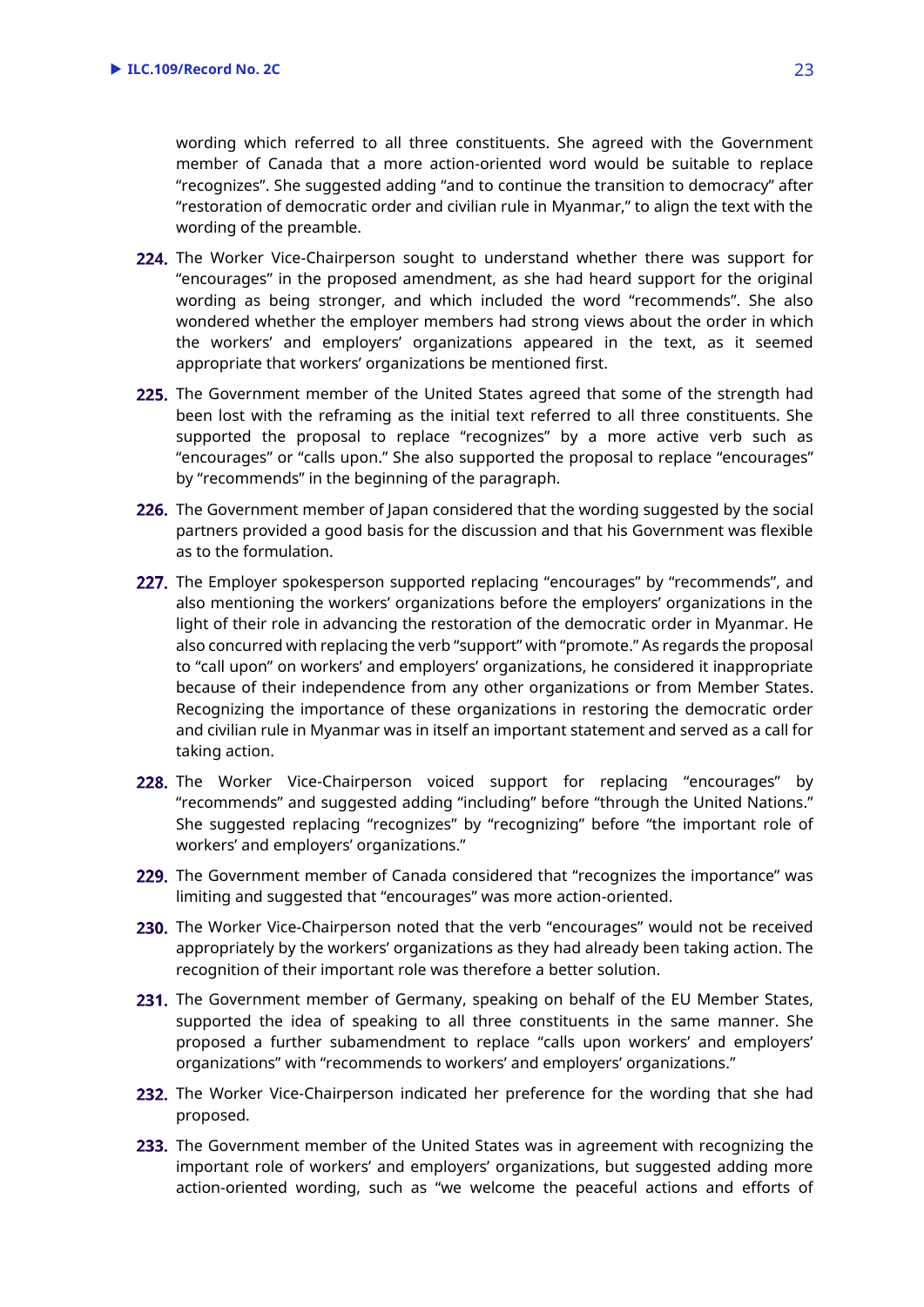workers' and employers' organizations to support the prompt restoration of democratic order and civilian rule in Myanmar,".

- 234. The Employer spokesperson supported replacing "encourages" by "recommends" at the beginning of the paragraph. He suggested deleting "to" before "all Member States" and supported the proposal to insert "including" before "through the United Nations." He expressed the view that "recognizes the important role of workers' and employers' organizations in advancing the prompt restoration of democratic order and civilian rule in Myanmar" was the most appropriate wording.
- 235. The Worker Vice-Chairperson considered it important to keep "to" after "recommends" in the beginning of the paragraph. She also emphasized that "recognizing the important role of workers' and employers' organizations" would be a more powerful formulation.
- 236. The Government member of the United States suggested a further subamendment to replace "recommends all ILO Member States to support" with "recommends that all ILO Member States support" and reiterated her earlier suggestion to welcome the peaceful efforts and actions of employers' and workers' organizations.
- 237. The Worker Vice-Chairperson considered that no other words beyond recognizing the important role of workers' and employers' organizations, including through peaceful efforts and actions, were needed. The preamble already contained a clear message to the constituents.
- 238. The Government member of Germany, speaking on behalf of the EU and its Member States, considered that adding "including" before "peaceful efforts and actions" could be understood as meaning that there could also be non-peaceful efforts and actions. Therefore, welcoming peaceful actions was a better wording.
- 239. The Employer spokesperson considered that "recognizes the important role of workers' and employers' organizations" would be a better wording. For the reasons already explained, he was not favourable to including "and welcomes" as it would not be compatible with the independent status of workers' and employers'' organizations.
- 240. The Worker Vice-Chairperson asked the Legal Adviser to clarify whether the term "Member States" referred to all three constituents. She reiterated her preference for "recognizing" and was not in favour of inserting "and welcomes their peaceful efforts and actions". There was already reference to peaceful actions and efforts in several places in the draft resolution.
- 241. The Legal Adviser explained that the term "Member States" could have different meanings depending on the context and here it appeared to refer to government action and policies, especially because after the comma, there was specific reference to social partners.
- 242. The Worker Vice-Chairperson clarified that "recognizing" meant that, while Member States were encouraged to take action, others also had an important role.
- 243. The Employer spokesperson considered that the difference between "recognizes" and "recognizing" was not that considerable and that he could support "recognizing" in the interest of moving on.
- 244. The amendment submitted by the Employers' group was adopted as amended. Consequently, the amendment submitted by the EU Member States fell.
- 245. The Committee adopted paragraph 2 as amended.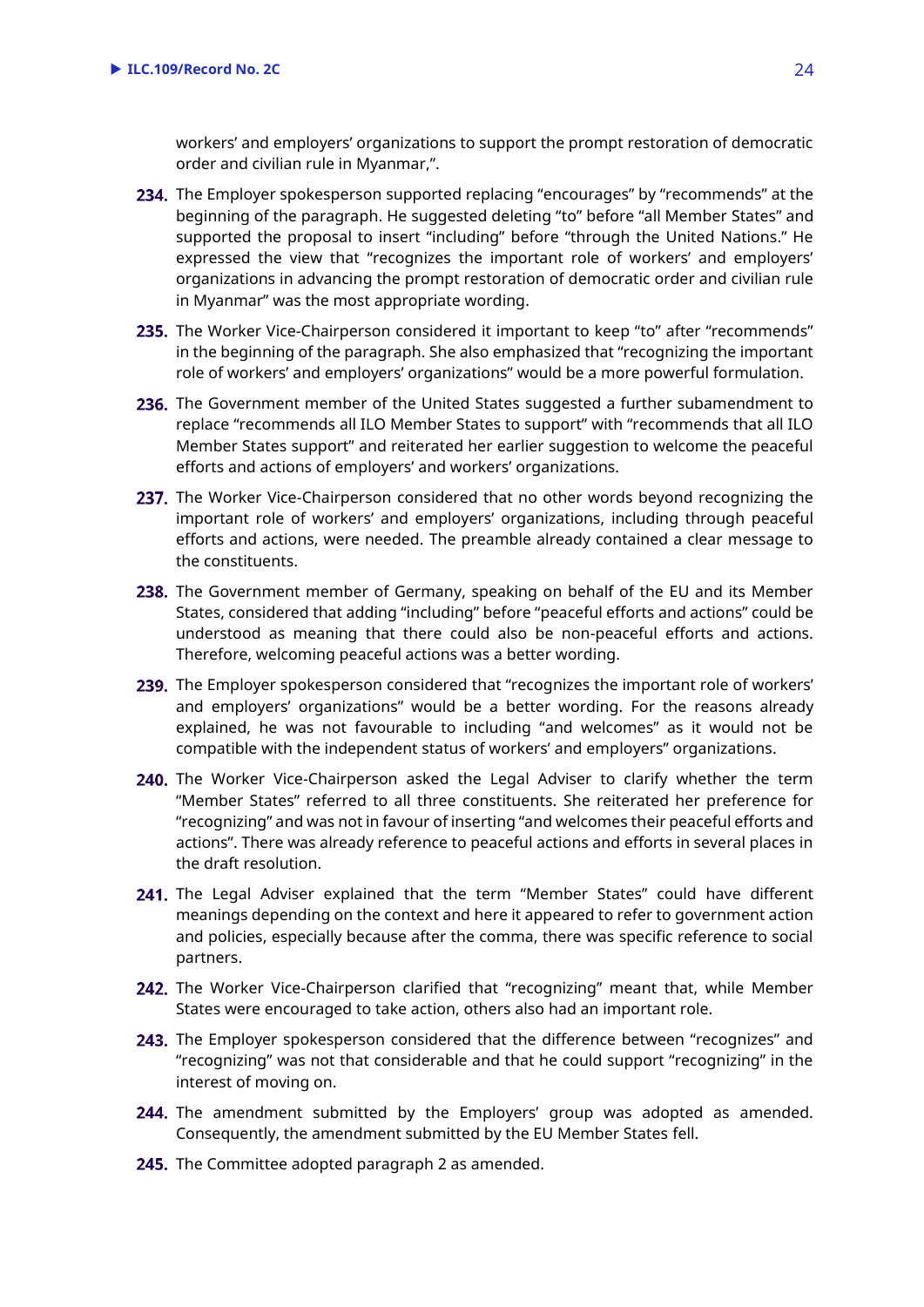# **Paragraph 3**

- 246. The Committee had before it an amendment submitted by the Employer members to replace the term "decides" with "requests" and to delete the words "will" and ", including in relation to the 110th Session of the International Labour Conference".
- 247. The Employer spokesperson clarified that the amendment had been proposed following consultation with the Legal Adviser as to which of the terms "decide", "request" or "invite" would be appropriate in this context. It would not seem suitable that the Conference would in the resolution already refer to the 110th Session of the Conference since it was for the Governing Body to consider the agenda of the future sessions of the Conference in the light of the information it had available and it had in March 2021 requested further reports relating to Myanmar.
- 248. The Worker Vice-Chairperson considered that the current reporting on Myanmar was not sufficient and proposed a subamendment to replace the text deleted by the Employers' amendment, or the whole paragraph, with the following: "invites the Governing Body to keep the implementation of this resolution under review and requests the Director-General to submit every year for consideration by the Conference a special report on the situation of workers' rights in Myanmar."
- 249. The Employer spokesperson, while not opposed to keeping the situation under review, could not agree with the Worker members' subamendment, which seemed to accord the situation in Myanmar the same status as that of the occupied Arab territories. This would need further consultations with his group, possible research into the origins of the annual special report and a substantive Conference discussion.
- 250. The Worker Vice-Chairperson recalled that the annual report on the situation of workers of the occupied Arab territories to the Conference was based on a Conference resolution. Such additional reporting for Myanmar would signal the Organization's commitment to improving the situation and increase pressure on the country.
- 251. The Legal Adviser confirmed that the term "invite" was the most appropriate when the Conference addressed the Governing Body, which in turn, could instruct the Director-General to take particular action. He recalled that a similar request for an annual report of the Director-General to the Conference had been made in the late 1960's with regard to the situation in South Africa. Furthermore, all decisions of the Conference took the form of a resolution, regardless how they were called. In this case, the decision might invite the Governing Body, first, to keep the implementation of the resolution under review, and second, to request the Director-General for further action.
- 252. The Government member of Canada inquired whether a decision on the Workers' proposal could be taken later, perhaps by the Governing Body, to allow time for consultations.
- 253. The Worker Vice-Chairperson suggested, to allow the Governing Body to take a decision on this matter, to subamend the text to provide: "invites the Governing Body to keep the implementation of this resolution under review and to consider requesting the Director-General to submit a report every year".
- 254. The Government member of Germany, speaking on behalf of the EU Member States, found the latest proposal by the Worker Vice-Chairperson helpful but could not take a position before consulting her group.
- **255.** The Government member of Japan considered that the original language might provide the best solution.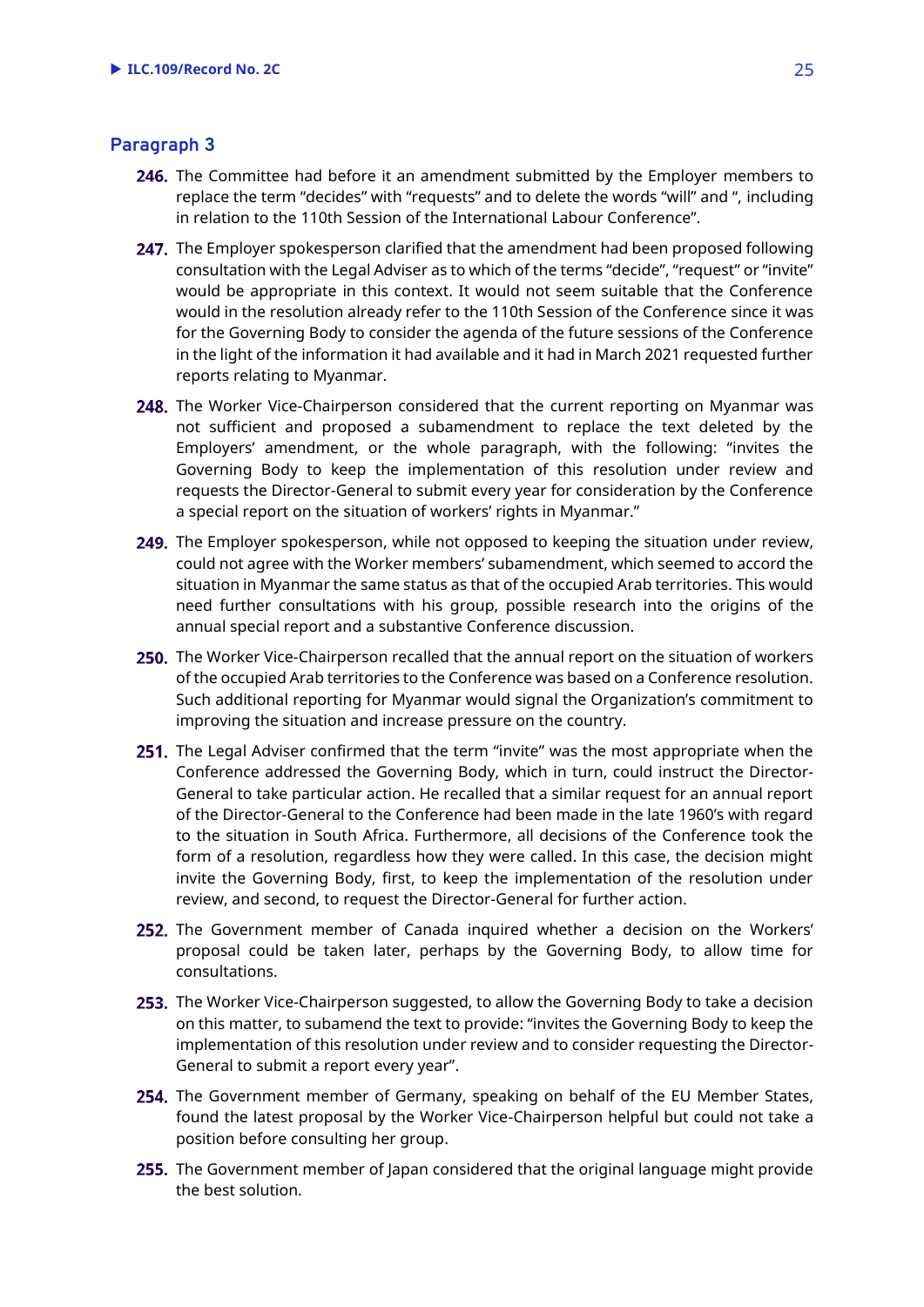- 256. The Worker Vice-Chairperson withdrew the further subamendment and supported replacing in the original language the term "decides" with "requests" and proposed replacing "be followed up" with "be kept under review".
- 257. The Employer spokesperson preferred the more flexible expression "follow up" and could not therefore support the Workers' subamendment, which unduly limited the Governing Body's action.
- 258. The Worker Vice-Chairperson withdrew the subamendment.
- 259. The Employer spokesperson proposed a subamendment to delete ", including in relation to the 110th Session of the International Labour Conference" noting that the original language referred to follow-up by the Governing Body for "any further consideration it may have" which could provide a basis for further decisions.
- **260.** The Employers' subamendment was not adopted.
- 261. The amendment submitted by the Employers' group was adopted as subamended.
- 262. The Committee adopted paragraph 3 as amended.

# <span id="page-24-0"></span>**Adoption of the draft resolution**

- 263. The Committee had before it a revised version of the draft resolution, which incorporated the amendments approved at the previous sittings of the Committee.
- 264. The Government member of the Russian Federation recalled the assessment of the situation in Myanmar made by his delegation in a previous sitting. He deeply regretted that the Officers of the Committee had ignored the concerns that the Russian Federation and other delegations had voiced vis-a-vis the draft resolution. It had a politicized nature and, in many of its components, went beyond the mandate of the ILO which was to facilitate the promotion of the social agenda. The high number of similarities between the text of the draft resolution and the resolution already adopted by the United Nations Human Rights Council showed that there was an overlapping of mandate.
- 265. The Government member of China considered that it would be in the interest of all parties to promote the de-escalation of the situation in Myanmar. To that end, the tripartite constituents of the ILO and the Conference should respect the sovereignty of its Member States. They should assist parties in Myanmar with engaging in dialogue and reconciliation, and help protect workers and employers and create favourable conditions for labour rights. China supported the UN and ASEAN and other relevant parties to increase their diplomatic mediation efforts. The ILO, as a specialized agency of the United Nations in the field of labour, should carry out its work within its mandate and thus focus on helping Member States to promote the labour rights of their workers.
- 266. The Committee adopted the resolution, as amended, by parts before adopting it as a whole.

# <span id="page-24-1"></span>**Closing remarks**

- 267. The Employer spokesperson thanked the members of the Committee for their work and referred to the strong statement that was contained in the resolution.
- 268. The Worker Vice-Chairperson thanked everybody who had been actively involved in discussing the draft resolution and strengthening it for their commitment and support, in particular the Employers' group as well as the Governments which contributed to the